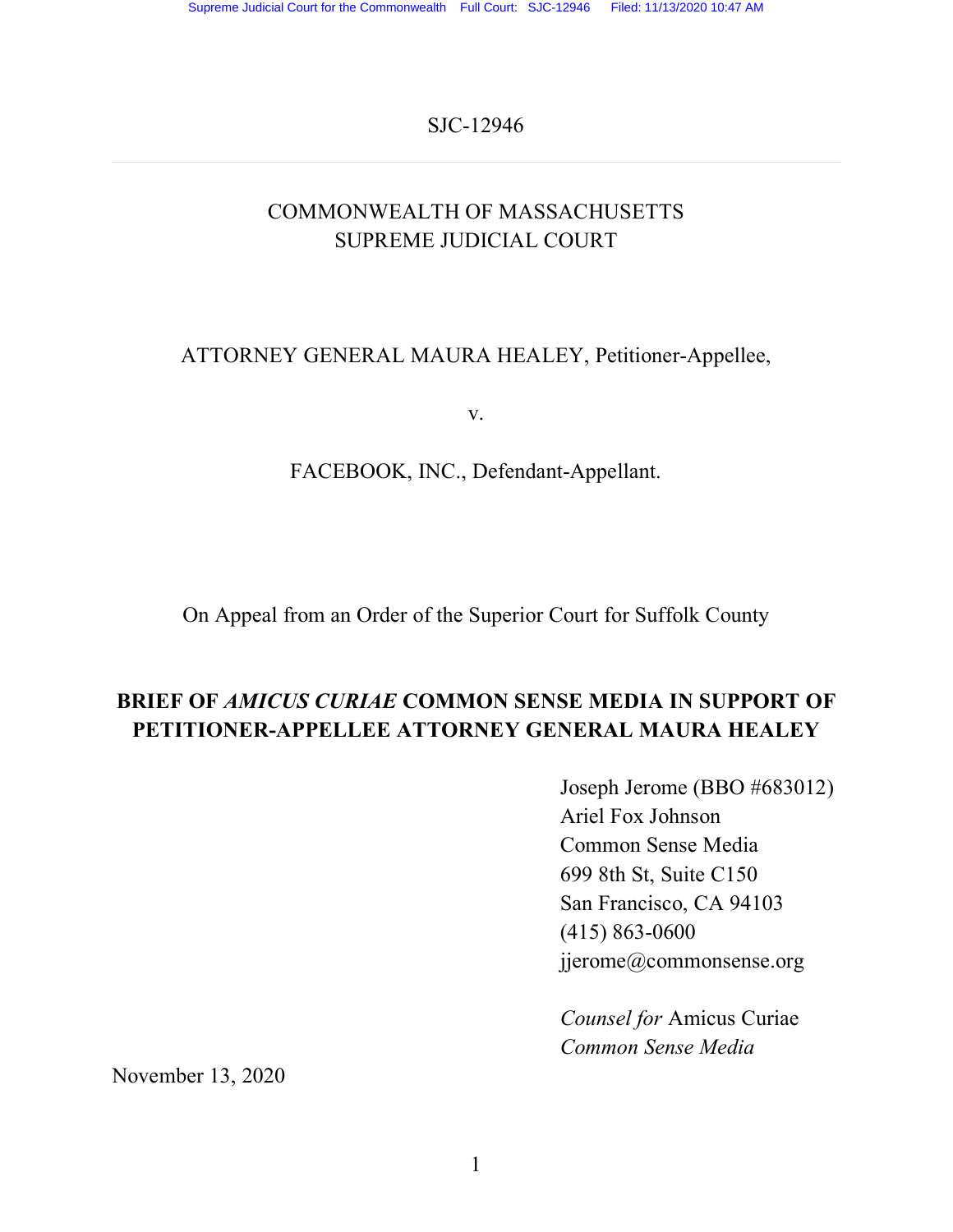## **TABLE OF CONTENTS**

| The public has yet to learn the effectiveness of Facebook's App Developer<br>$\mathbf{I}$ .<br>Investigation and Facebook has a history of poor oversight of app developers. 13<br>II. Facebook's internal privacy program and review processes have not stopped<br>the company from engaging in problematic practices involving teens and teens'<br>III. Facebook as a third-party app has itself taken advantage of minors in |
|---------------------------------------------------------------------------------------------------------------------------------------------------------------------------------------------------------------------------------------------------------------------------------------------------------------------------------------------------------------------------------------------------------------------------------|
|                                                                                                                                                                                                                                                                                                                                                                                                                                 |
| 25                                                                                                                                                                                                                                                                                                                                                                                                                              |
| CERTIFICATE OF SERVICE  ERROR! BOOKMARK NOT DEFINED.                                                                                                                                                                                                                                                                                                                                                                            |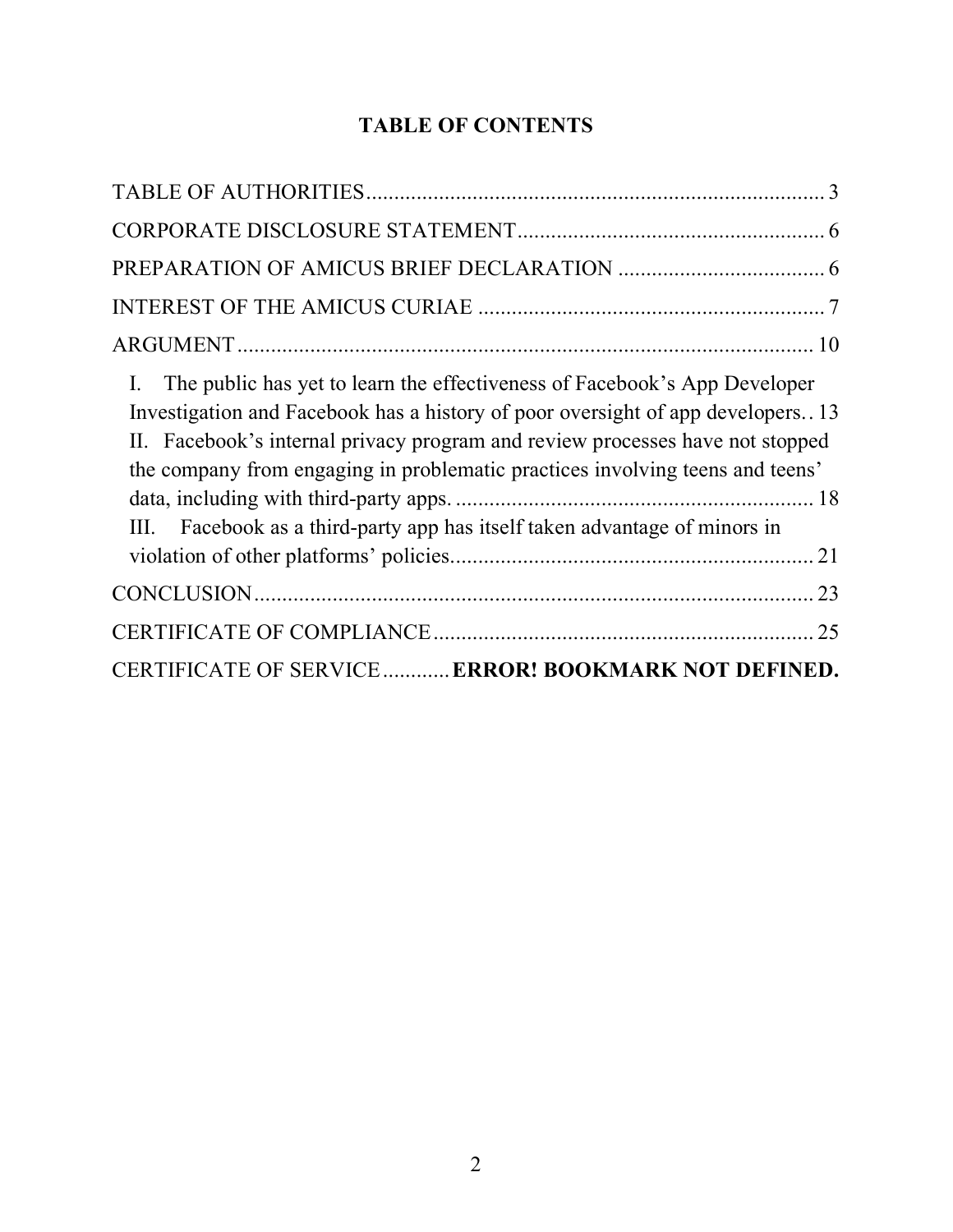## **TABLE OF AUTHORITIES**

#### **Cases**

| Attorney General v. Facebook, Inc., No. 1984CV02597BLS1, 2020 WL 742136         |  |
|---------------------------------------------------------------------------------|--|
| Balderas v. Tiny Lab Productions et al, No. 1:2018cv0085 (D.N.M. Apr. 29, 2020) |  |
| Facebook, Inc., No. C-4365, 2012 FTC LEXIS 135 (F.T.C. July 27, 2012)  11       |  |
| Harmon Law Offices, P.C. v. Attorney General, 83 Mass. App. Ct. 830 (2013)  12  |  |
|                                                                                 |  |
| United States v. Facebook, No. 19-cv-2184 (D.D.C. July 24, 2019) 10             |  |

#### **Statutes**

## **Other Authorities**

| Adam D. I. Kramer, Jamie E. Guillory & Jeffrey T. Hancock, Experimental                                                                                       |    |
|---------------------------------------------------------------------------------------------------------------------------------------------------------------|----|
| BBB NATIONAL PROGRAMS, RISKY BUSINESS: THE CURRENT STATE OF TEEN<br>15                                                                                        |    |
| Brief for Common Sense Media et al. as Amici Curiae Supporting Neither Party,<br>United States of America v. Facebook, Inc., 456 F. Supp. 3d 115 (2020) 8, 20 |    |
| Bryan Clark, Millions of Apps Could Soon Be Purged From Google Play Store,<br>14                                                                              |    |
| Common Sense Media, 2019 State of EdTech Privacy Report, 1, 17 (2019)  15                                                                                     |    |
| Damien Geradin, <i>What is a Digital Gatekeeper?</i> , THE PLATFORM LAW BLOG (Oct.                                                                            |    |
| Danielle K. Citron, <i>The Privacy Policymaking of State Attorneys General</i> , 92                                                                           |    |
| Deepa Seetharaman, Facebook Removes Data-Security App From Apple Store,                                                                                       | 21 |
|                                                                                                                                                               |    |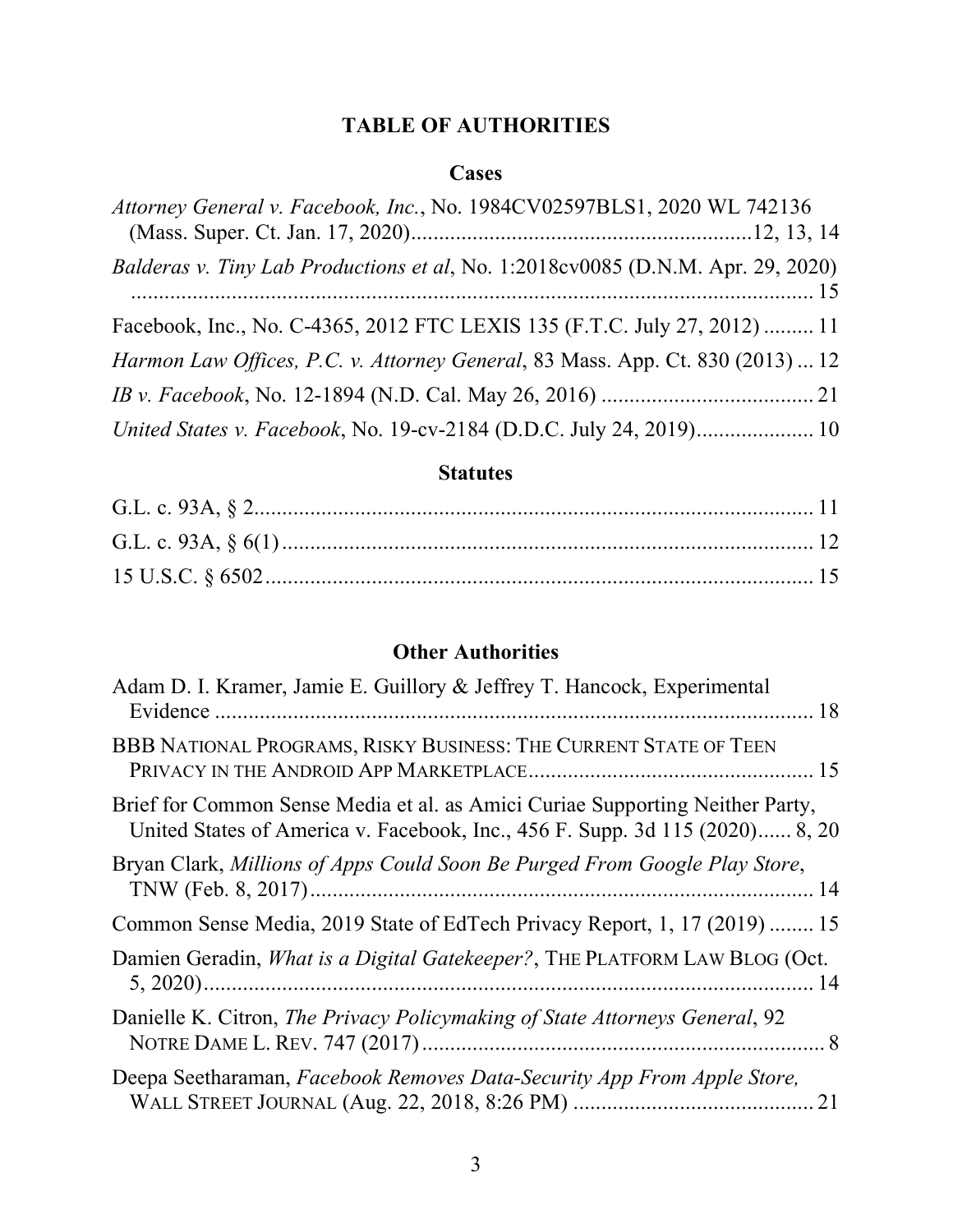| FACEBOOK FOR DEVELOPERS, APP REVIEW,                                                                                                                             |
|------------------------------------------------------------------------------------------------------------------------------------------------------------------|
| Facebook, An Update on Our App Developer Investigations (Sep. 20, 2019) 14                                                                                       |
| Facebook, Suspending Cambridge Analytica and SCL Group from Facebook (Mar.                                                                                       |
| Harper Neidig, Facebook Pulls Data Security App After Apple Warns of Privacy                                                                                     |
| Irwin Reyes et al., "Won't Somebody Think of the Children?" Examining COPPA<br>Compliance at Scale, 2018 PROC. PRIVACY ENHANCING TECHS. 63 (2018) 15             |
| James Grimmelmann, The Law and Ethics of Experiments on Social Media Users,                                                                                      |
| Jessi Hempel, A Short History of Facebook's Privacy Gaffes, WIRED (Mar. 30,                                                                                      |
| Josh Constine, Facebook Pays Teens To Install VPN That Spies on Them, TECH                                                                                       |
| Kalev Leetaru, Facebook's Latest Breach Illustrates The Limits Of GDPR, FORBES                                                                                   |
| Konstantinos Papamiltiadis, Improving Data Limits for Infrequently Used Apps,<br>Simplifying Platform Terms and Developer Policies, FACEBOOK FOR                 |
| Konstantinos Papamiltiadis, Introducing Early Testing of Data Use Checkup,                                                                                       |
| Letter from Common Sense Media to Donald S. Clark, Secretary of the FTC and<br>Andrew Smith, Director of the Bureau of Consumer Protection (Feb. 21, 2019). 7    |
| Letter from Richard Blumenthal, United States Senate, Edward J. Markey, United<br>States Senate, and Josh Hawley, United States Senate to Mark Zuckerberg, Chief |
| Lucy Handley, Facebook Criticized For Analyzing Teenagers' Feelings, Accused<br>of Providing Information to Advertiser, CNBC (May 2, 2017, 7:56 AM) 20           |
| Mike Schroepfer, Research at Facebook, FACEBOOK NEWSROOM (Oct. 2, 2014) 19                                                                                       |
| Oculus VR, Introducing Oculus Data Checkup, OCULUS DEVELOPER BLOG (Sep.                                                                                          |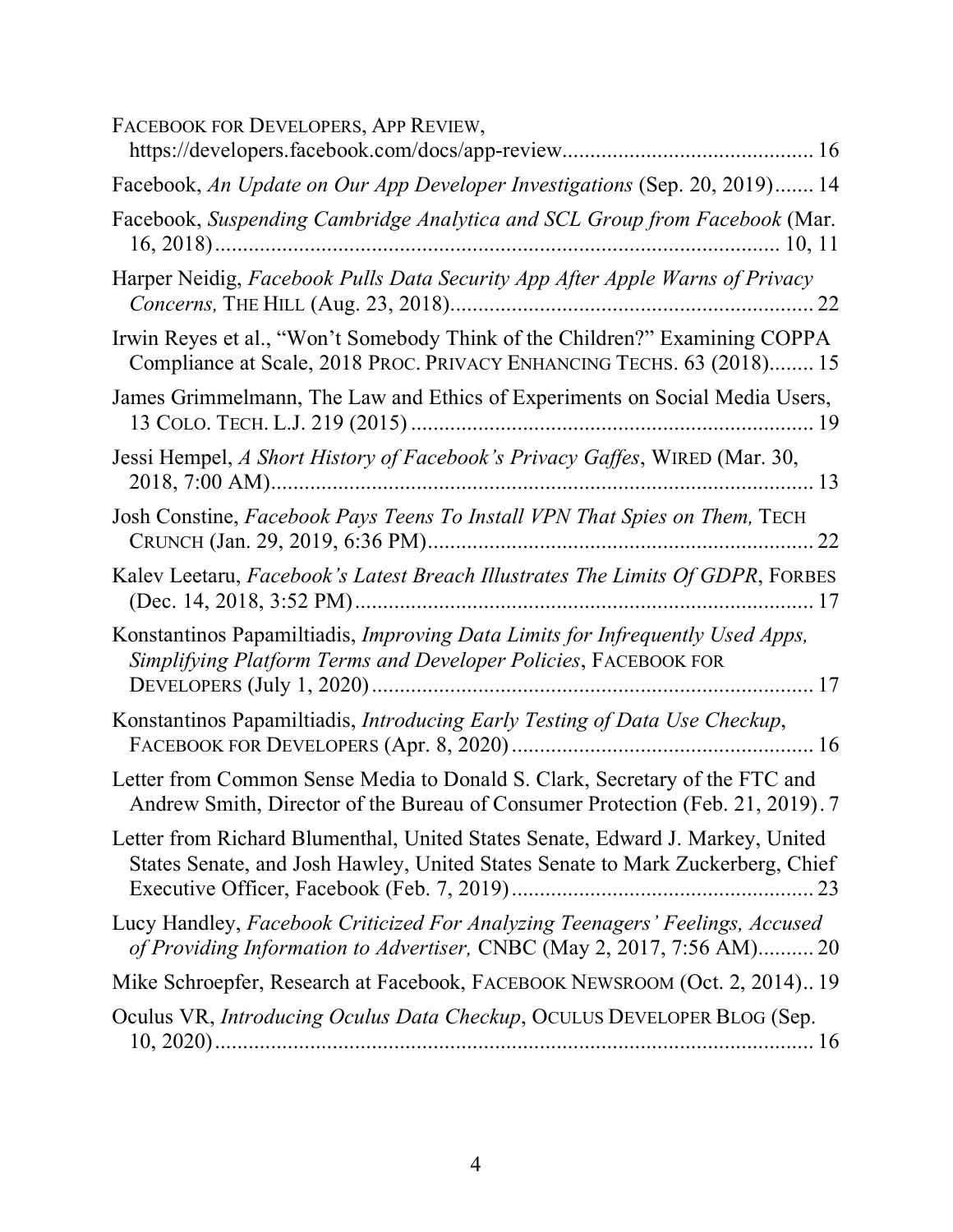| Quentin Palfrey et al., Privacy Considerations as Schools and Parents Expand<br>Utilization of Ed Tech Apps During the COVID-19 Pandemic, INTERNATIONAL |    |
|---------------------------------------------------------------------------------------------------------------------------------------------------------|----|
| Sarah Perez, Facebook Discovers It Shared User Data With At Least 5,000 App<br>Developers After a Cutoff Date, TECH CRUNCH (July 2, 2020, 10:47 AM) 17  |    |
| Sheera Frenkel & Matthew Rosenberg, Facebook Sued by District of Columbia                                                                               |    |
| Tomer Bar, <i>Notifying Our Developer Ecosystem About a Photo API Bug,</i>                                                                              |    |
| Zeynep Tufekci, Why Zuckerberg's 14-Year Apology Tour Hasn't Fixed Facebook,                                                                            |    |
| Zoe Corbyn, Facebook Experiment Boosts US Voter Turnout, NATURE NEWS (Sep.                                                                              | 18 |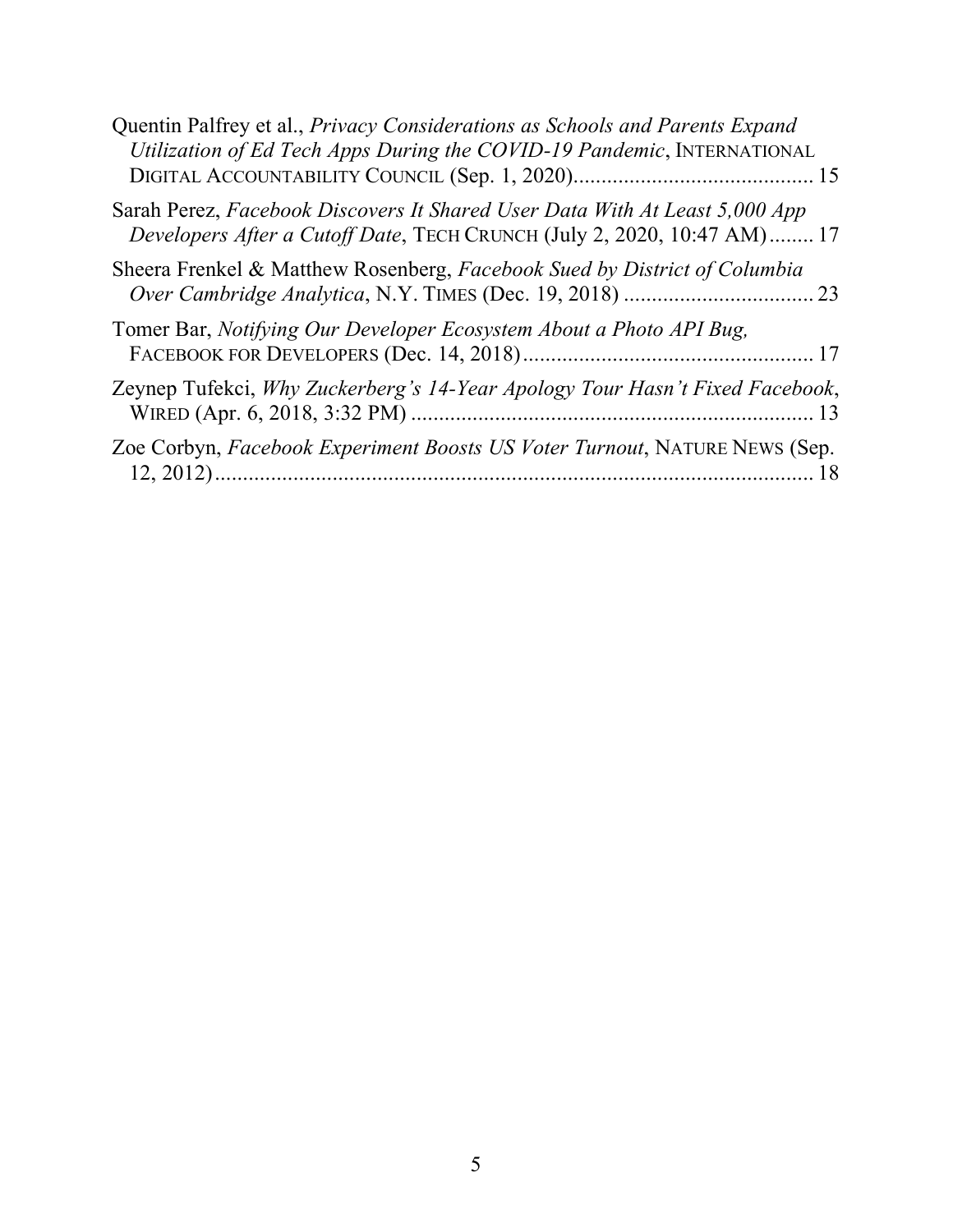#### **CORPORATE DISCLOSURE STATEMENT**

Pursuant to Rule 17(c)(1) and SJC Rule 1:21, amicus curiae Common Sense Media certifies that it has no parent corporation and no publicly held corporation owns 10% or more of its stock.

#### **PREPARATION OF AMICUS BRIEF DECLARATION**

Pursuant to Appellate Rule 17(c)(5), amicus declares that:

- (a) No party or party's counsel authored this brief in whole or in part;
- (b)No party or party's counsel contributed money to fund preparing or submitting the brief;
- (c) No person or entity other than the amicus curiae contributed money that was intended to fund preparing or submitting a brief; and
- (d)Counsel has not represented any party in this case or in proceedings involving similar issues, or any party in a case or legal transaction at issue in the present appeal.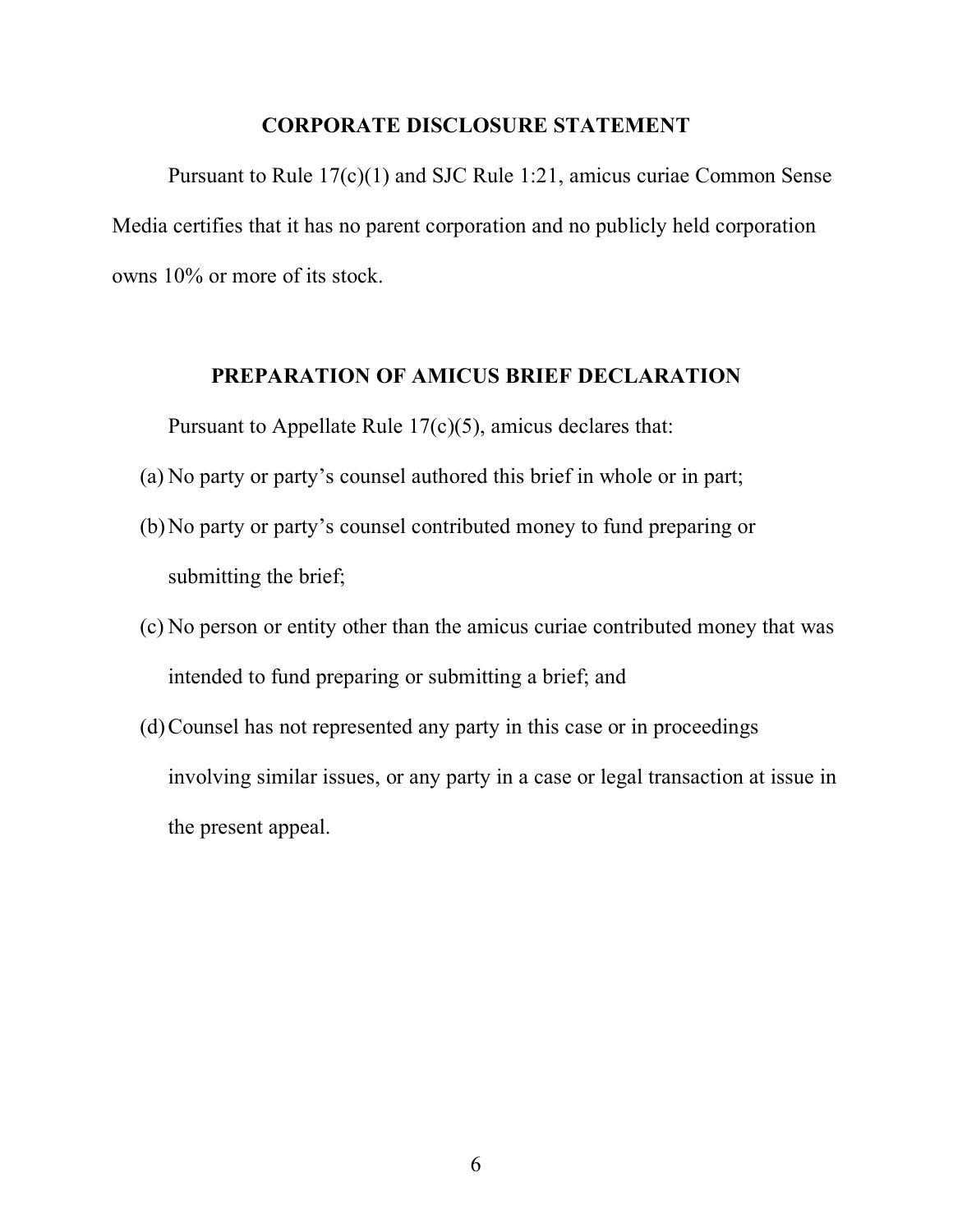#### **INTEREST OF THE AMICUS CURIAE1**

Common Sense Media is a leading organization dedicated to helping kids and families thrive in a rapidly changing digital world. We are nonprofit, nonpartisan, and independent. Common Sense offers age-appropriate family media ratings and reviews, a digital citizenship curriculum for use in schools, and research reports that advance discussions about how media and technology impact kids today. Common Sense also elevates the needs of children and families in state and federal public policy, educating legislators across the country about children's unique vulnerabilities online. Alone and with other advocates, Common Sense has repeatedly asked the Federal Trade Commission ("FTC") to investigate Facebook's treatment of young people. One request, filed on behalf of numerous groups, concerned Facebook's apparent manipulation of minors to make unauthorized and unknowing credit card purchases for games on Facebook's platform.2 Common Sense also joined other consumer and privacy advocates to object to the FTC's

<sup>1</sup> Common Sense Media legal intern Madison Flowers assisted in the preparation of this brief.

<sup>&</sup>lt;sup>2</sup> Letter from Common Sense Media to Donald S. Clark, Secretary of the FTC and Andrew Smith, Director of the Bureau of Consumer Protection (Feb. 21, 2019), https://www.commonsensemedia.org/sites/default/files/uploads/facebook-federaltrade-commission-letter.pdf.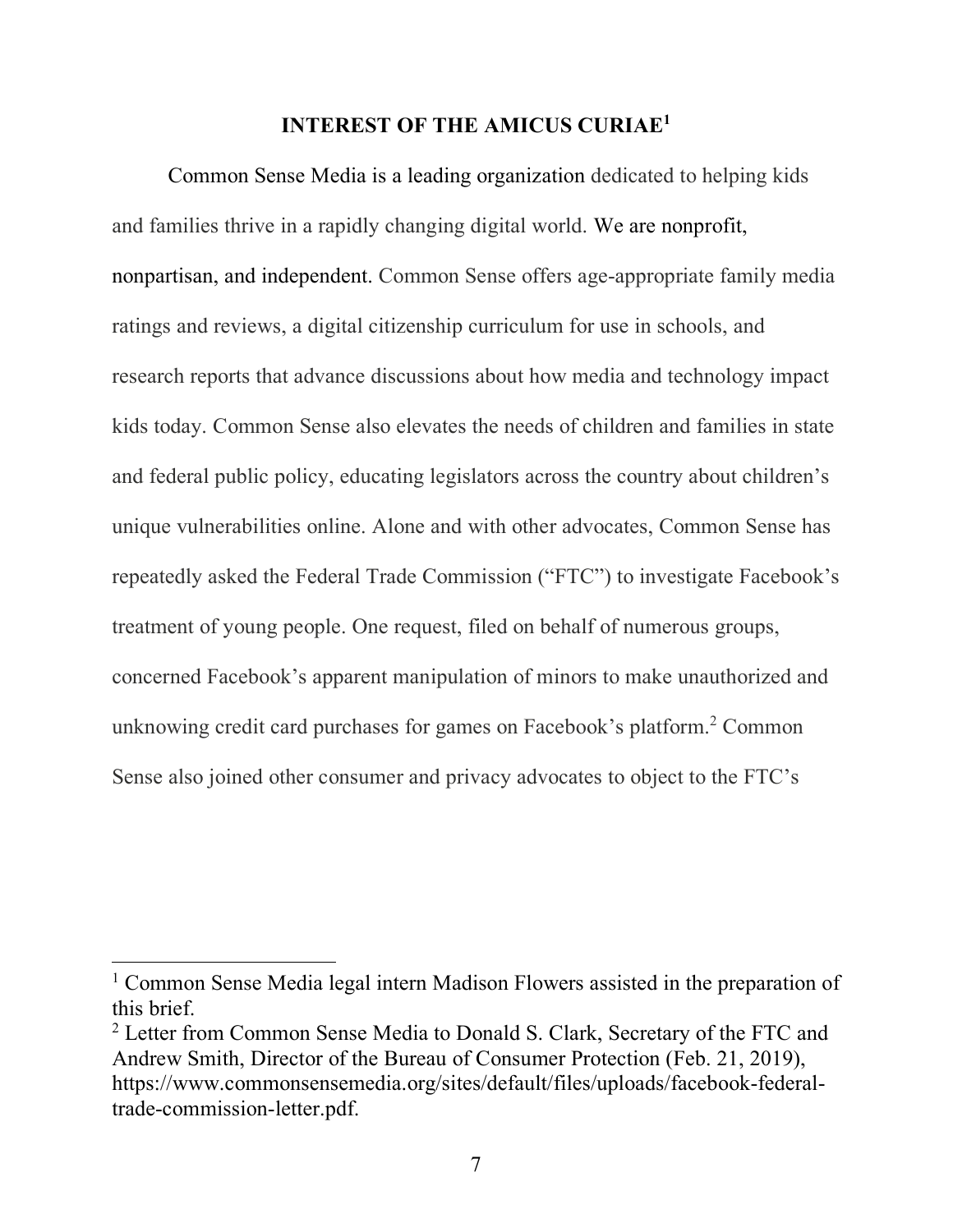most recent settlement with Facebook as insufficient to address privacy shortcomings at the company.<sup>3</sup>

*Amicus* writes to assist the Supreme Judicial Court by providing important context about defendant-appellant's ongoing failure to monitor third-party app developers and Facebook's repeated history of non-transparency and neglect with respect to the well-being of young people. Common Sense recognizes that regulators' efforts to protect consumers in the technology space are critical. Common Sense has long supported the efforts of state consumer protections officials such as the Massachusetts Attorney General to protect the privacy interests of kids and families online. The Massachusetts Attorney General has provided necessary support in protecting online privacy, and the information provided through administrative subpoenas, or civil investigative demands, are crucial to the Attorney General's ability to protect consumers and hold sophisticated data-driven companies like Facebook accountable for their data practices.4 Given the complexity of the online ecosystem, particularly for

<sup>&</sup>lt;sup>3</sup> Brief for Common Sense Media et al. as Amici Curiae Supporting Neither Party, United States of America v. Facebook, Inc., 456 F. Supp. 3d 115 (2020), https://epic.org/privacy/facebook/epic2019-challenge/US-v-Facebook-25-Public-Citizen-Amicus-Brief.pdf.

<sup>4</sup> Danielle K. Citron, *The Privacy Policymaking of State Attorneys General*, 92 NOTRE DAME L. REV. 747 (2017).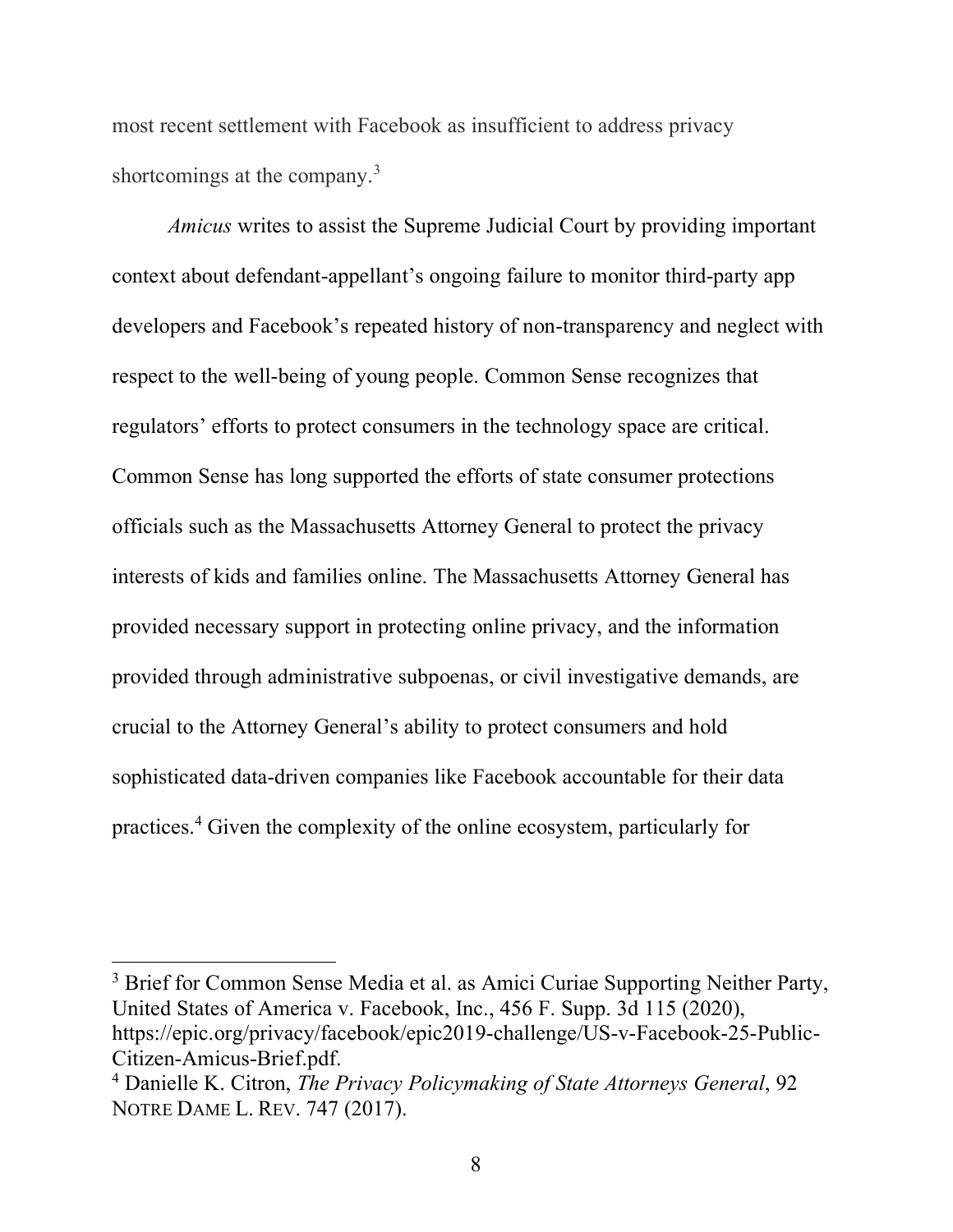consumers and young people, the ability of regulators to understand company business practices and enforce real consumer protections is essential.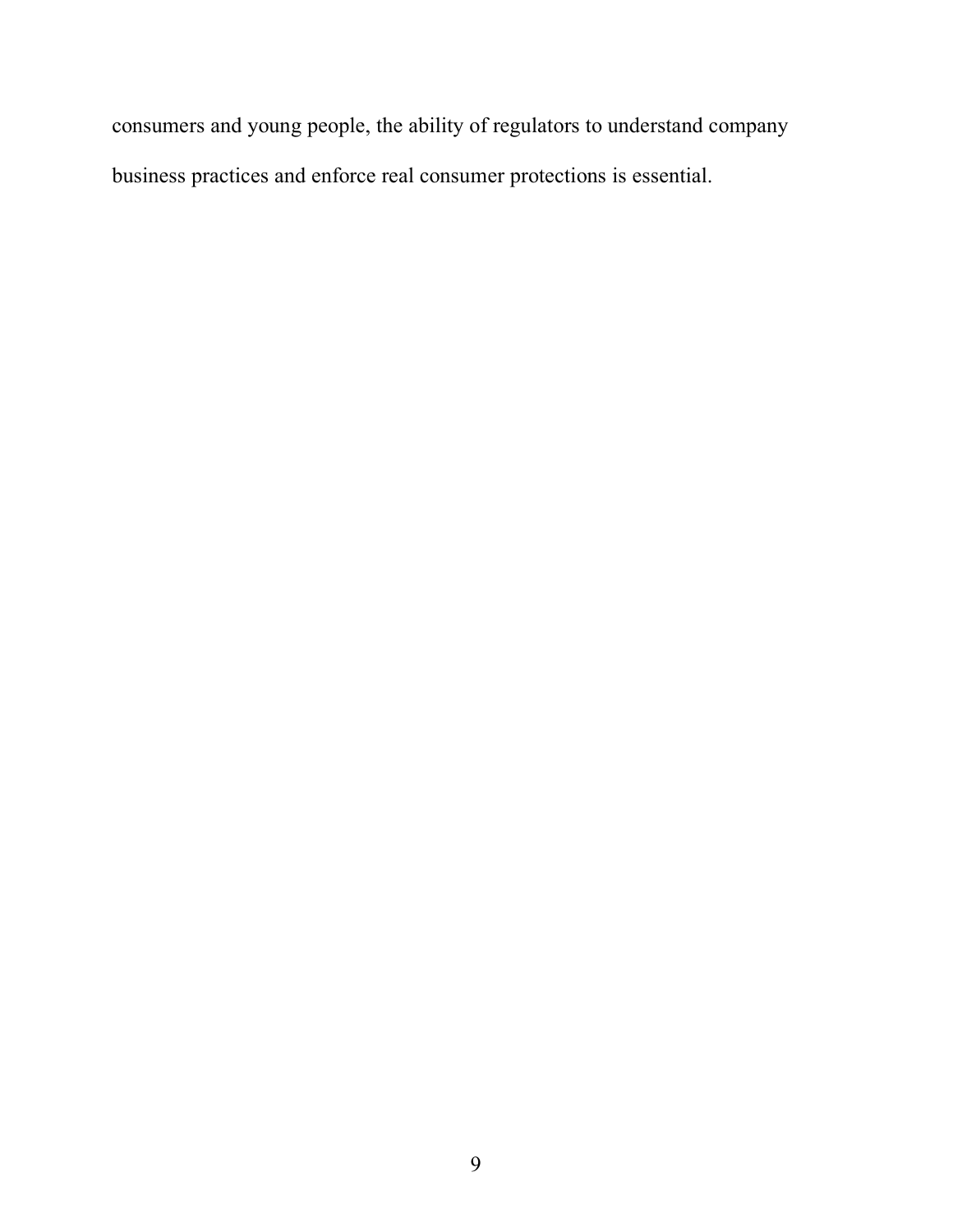#### **ARGUMENT**

In March 2018, Facebook suspended Strategic Communication Laboratories (SCL) and its political data analytics firm, Cambridge Analytica, after public reports that the SCL had taken the personal data of millions of Facebook users to create profiles for targeted political advertisements.5 The Cambridge Analytica data leak revealed serious lapses in Facebook's stated commitment to protect its user privacy. This culminated in Facebook agreeing to a revised settlement with the FTC in 2019 because its ongoing privacy practices and use of personal data, including the Cambridge Analytica data leak, violated a prior 2012 FTC consent order. This settlement also included a \$5 billion fine. *United States v. Facebook*, Case No. 19-cv-2184 (D.D.C. July 24, 2019) (stipulated order for civil penalty, monetary judgment, and injunctive relief) ("2019 Order").

While the 2019 Order represented new promises to the FTC by Facebook, nothing in those promises abrogates the need for consumer protection enforcement agencies like the Massachusetts Attorney General to monitor and police Facebook's privacy practices. Indeed, the 2019 Order itself demonstrates that Facebook did not comply with the terms of its first 2012 consent order, and more oversight is necessary. The case at hand represents an effort by the Massachusetts

<sup>5</sup> Facebook, *Suspending Cambridge Analytica and SCL Group from Facebook*  (Mar. 16, 2018), https://about.fb.com/news/2018/03/suspending-cambridgeanalytica/.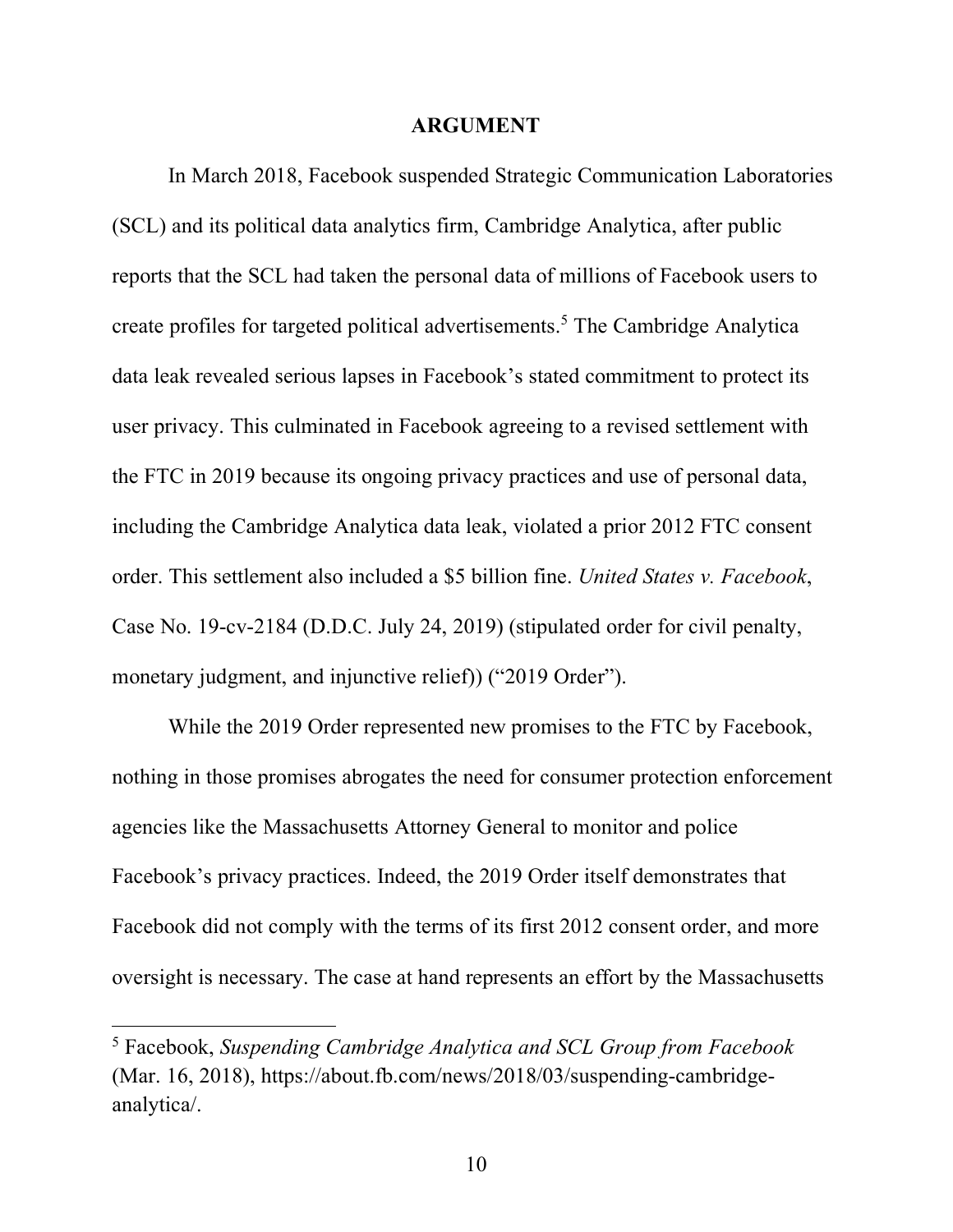Attorney General to engage in such oversight, specifically with respect to Facebook's App Developer Investigation ("ADI").

Facebook announced it was investigating apps in 2018. As part of Facebook's 2012 settlement with the FTC, Facebook had been required to obtain express consent before sharing personal information beyond a user's privacy settings (including with app developers), maintain a comprehensive privacy program, and obtain independent biennial privacy audits. (Facebook, Inc., No. C-4365, 2012 FTC LEXIS 135 (F.T.C. July 27, 2012) (decision and order)) ("2012 Order"). Prior to the 2019 Order and at the same time Facebook announced the suspension of SCL in 2018, Facebook announced its investigation program and explained that it had made "significant improvements in [its] ability to detect and prevent violations by app developers" since 2013.6 Yet since launching the ADI program and despite new public commitments, Facebook continues to show both poor judgement and a failure to adequately monitor its own data collection, use, and sharing practices, particularly with respect to its youngest users.

Like the federal FTC Act, Section 2 of G.L. c. 93A prohibits the commission of any "[u]nfair methods of competition and unfair or deceptive acts or practices in the conduct of any trade or commerce," G.L. c. 93A, § 2; which is enforced by the Massachusetts Attorney General. G.L. c. 93A, § 6, authorizes the Massachusetts

<sup>6</sup> *Id.*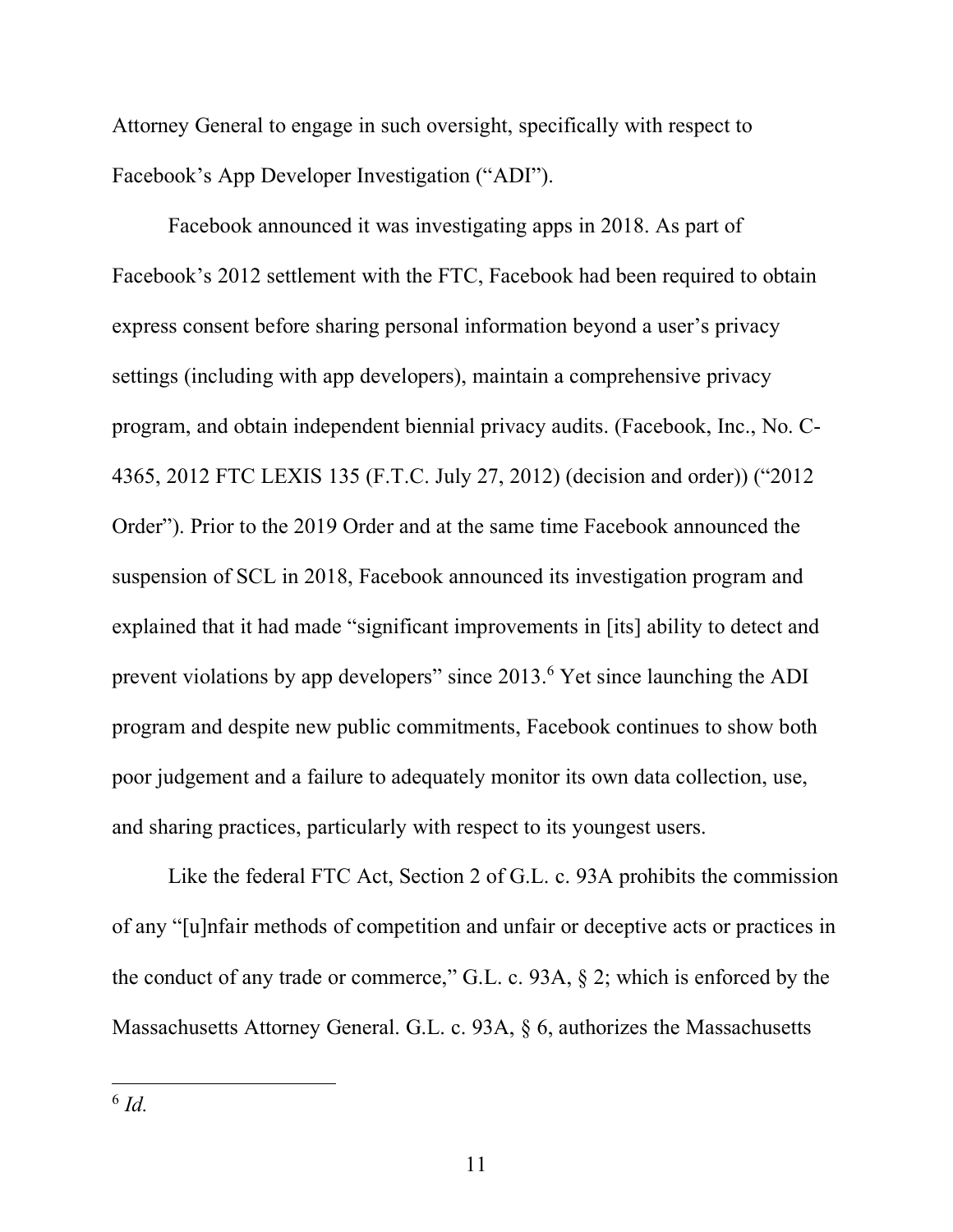Attorney General to "examine or cause to be examined any documentary material of whatever nature relevant to such alleged unlawful method, act or practice." G.L. c. 93A, § 6(1). The instant case involves Facebook's efforts to shield from regulators information about its ADI Recipients of a civil investigative demand by the Attorney General bear a "heavy burden" to show that the information being requested is "plainly irrelevant" to an inquiry into the company's business practices. *Harmon Law Offices, P.C. v. Attorney General*, 83 Mass. App. Ct. 830, 834-835 (2013). Facebook is now asserting attorney-client privilege over information that is relevant to the company's privacy practices; more important, as the lower court found, Facebook's "broad assertion of the attorney-client privilege with respect to the inner-workings of the ADI also is at odds with how the Company has portrayed the ADI publicly." *Attorney General v. Facebook, Inc.*, No. 1984CV02597BLS1, 2020 WL 742136, at \*12 (Mass. Super. Ct. Jan. 17, 2020). For the reasons elaborated upon below, *amicus* supports the Attorney General's investigation into Facebook and urges the Court to consider Facebook's pattern of problematic behaviors.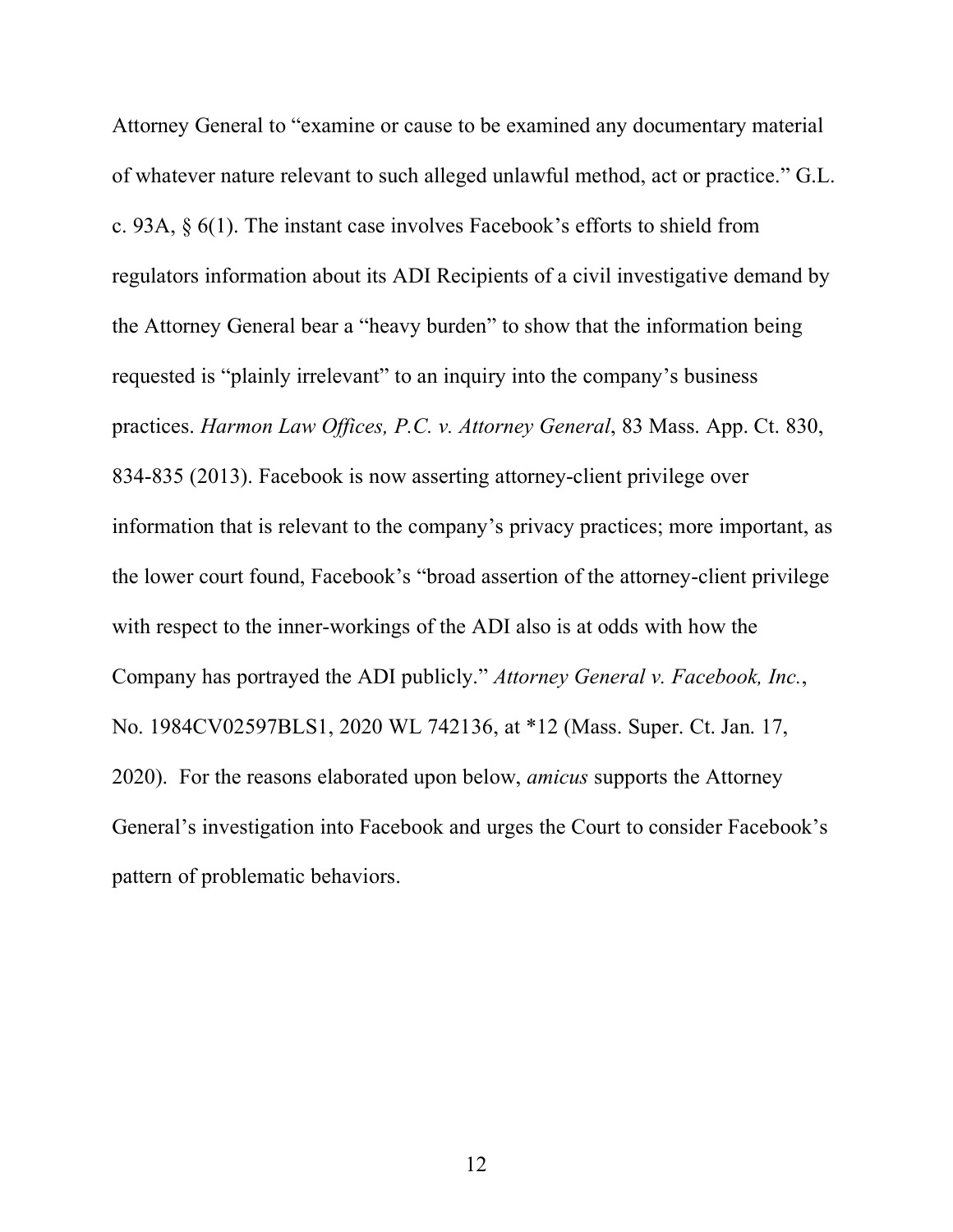**I. The public has yet to learn the effectiveness of Facebook's App Developer Investigation and Facebook has a history of poor oversight of app developers.**

Facebook and the company's leadership has repeatedly promised to do a better job at protecting privacy,<sup>7</sup> but these assertions are not supported by any information the public or experts can assess. Petitioner-appellee's current investigation provides an illustrative example. In response to its suspension of SCL in 2018, Facebook launched what it refers to as its App Developer Investigation ("ADI"), with the goal of investigating and auditing third-party apps on its platform. Since Facebook made this announcement two years ago, it has provided a few intermittent updates to the public about the program.8 *Attorney General v. Facebook, Inc.*, No. 1984CV02597BLS1, 2020 WL 742136, at \*4 (Mass. Super. Ct. Jan. 17, 2020). In its last update in September 2019, Facebook asserted that its work "is by no means finished" but the "investigation has addressed millions of

<sup>7</sup> Jessi Hempel, *A Short History of Facebook's Privacy Gaffes*, WIRED (Mar. 30, 2018, 7:00 AM), https://www.wired.com/story/facebook-a-history-of-markzuckerberg-apologizing/; *see also* Zeynep Tufekci, *Why Zuckerberg's 14-Year Apology Tour Hasn't Fixed Facebook*, WIRED (Apr. 6, 2018, 3:32 PM), https://www.wired.com/story/why-zuckerberg-15-year-apology-tour-hasnt-fixedfacebook/.

<sup>8</sup> Attorney General v. Facebook, Inc., No. 1984CV02597BLS1, 2020 WL 742136, at \*4 (Mass. Super. Ct. Jan. 17, 2020).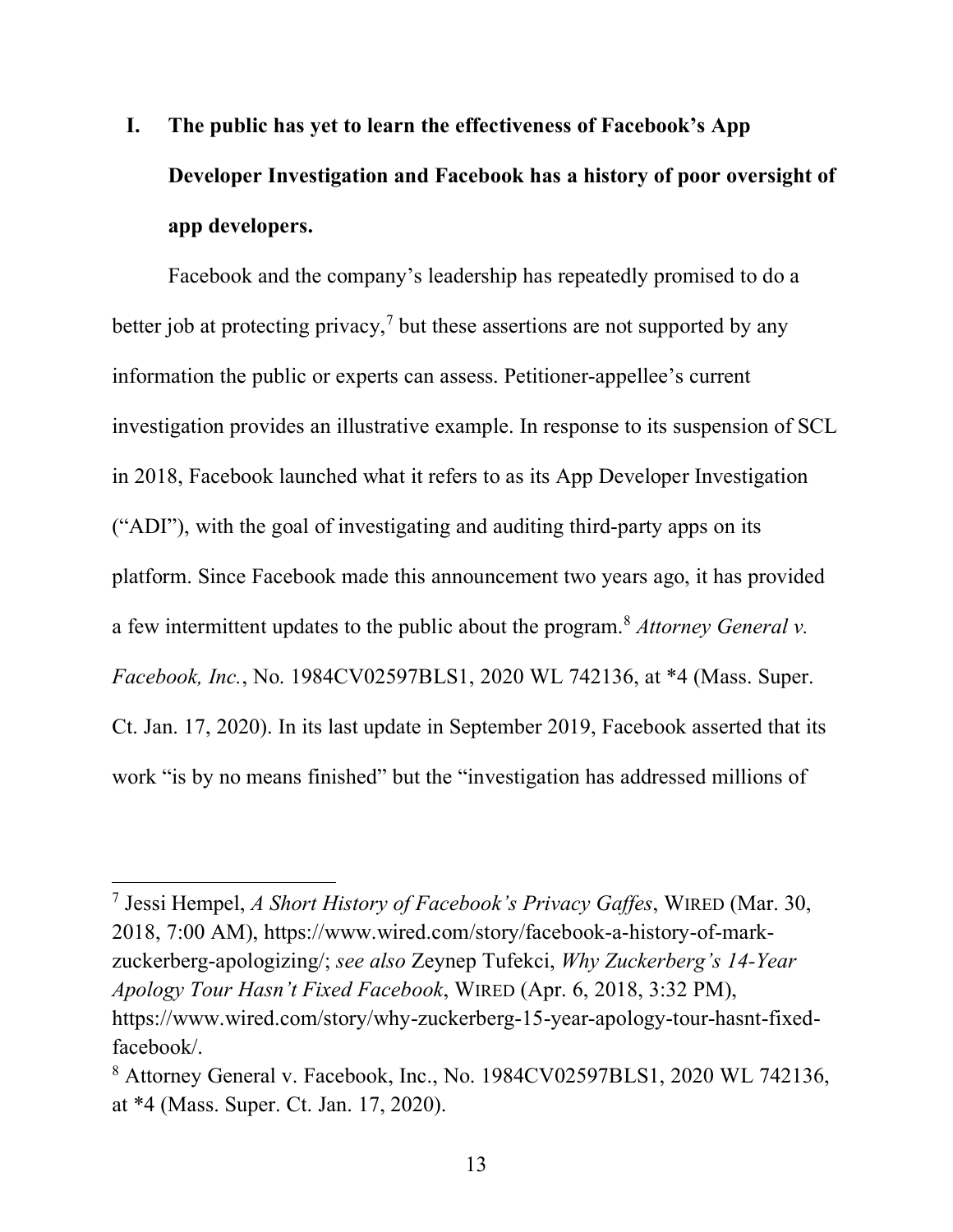apps. Of those, tens of thousands have been suspended."9 Facebook did not disclose what these apps did with user data or which apps were suspended. Petitioner-appellee has brought suit against Facebook in part to better understand "the nature and workings of Facebook's ADI."10 Since September 2019, Facebook has provided the public with no further updates about the efficacy of the ADI program.

Understanding how Facebook monitors app developers on its platform is an important privacy protection because online platforms serve as digital gatekeepers.11 However, platforms often fail in their responsibility to protect their users' privacy, shifting liability and accountability for privacy violations to developers. For instance, online platforms repeatedly fail to ensure that third parties comply with the Children's Online Privacy Protection Act ("COPPA"), which requires safeguards for information collected from children under the age of 13. 15 U.S.C. § 6502. Sweeps of online app stores have found that kids and teens app developers failed to provide required transparency about their data practices,<sup>12</sup>

<sup>9</sup> Facebook, *An Update on Our App Developer Investigations* (Sep. 20, 2019), https://about.fb.com/news/2019/09/an-update-on-our-app-developer-investigation/. <sup>10</sup> *Facebook*, 2020 WL 742136, at \*5

<sup>&</sup>lt;sup>11</sup> Damien Geradin, *What is a Digital Gatekeeper*?, THE PLATFORM LAW BLOG (Oct. 5, 2020), https://theplatformlaw.blog/2020/10/05/what-is-a-digitalgatekeeper/.

<sup>12</sup> Bryan Clark, *Millions of Apps Could Soon Be Purged From Google Play Store*, TNW (Feb. 8, 2017), https://thenextweb.com/google/2017/02/08/millions-apps-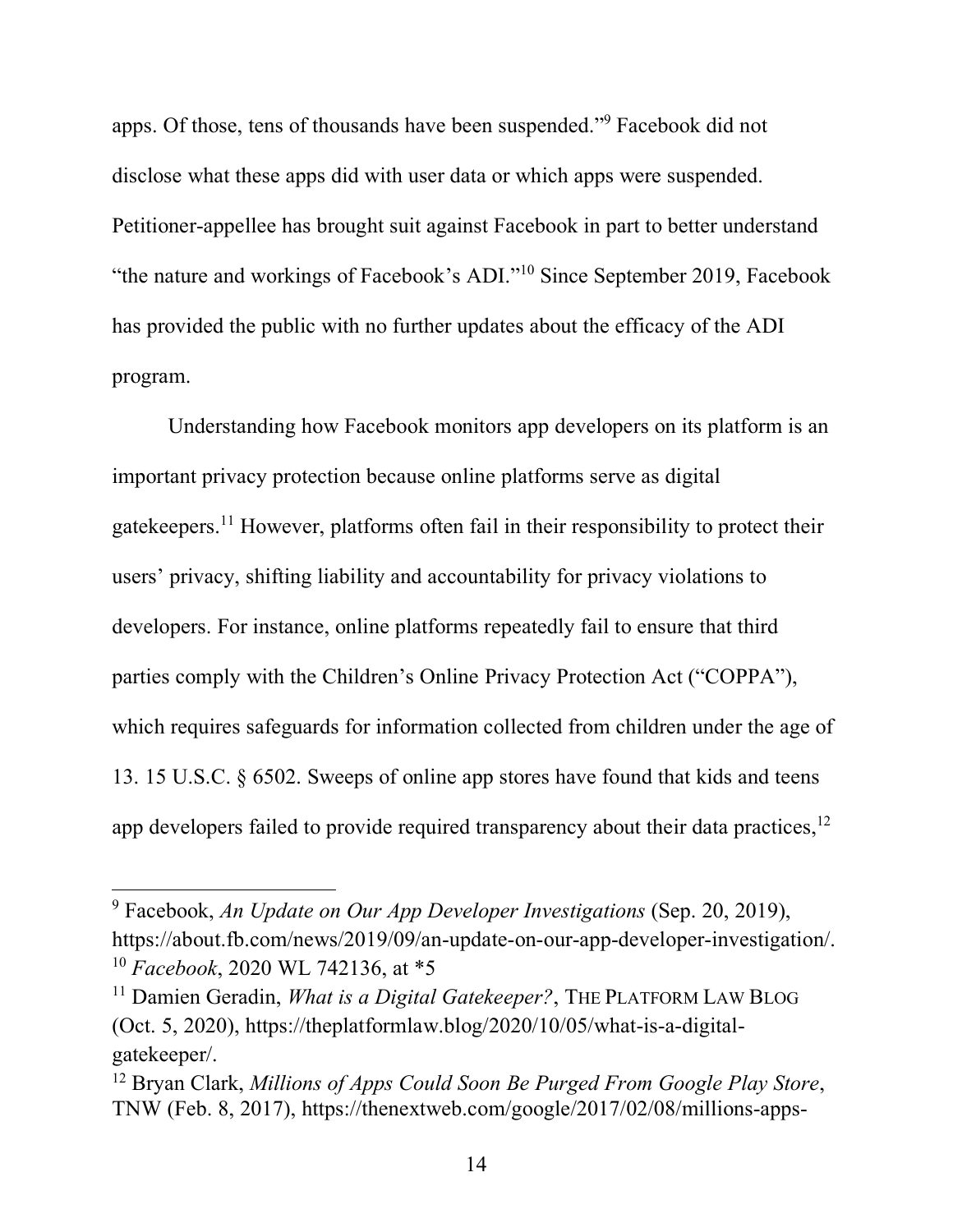engage in unnecessary and aggressive data collection and processing,13 and otherwise attempt to manipulate, profile and extract money from youngsters online.14 Indeed, Facebook's own history with platform games, minors, and in-app purchases fits this pattern. *See* discussion in Section II. Hundreds of companies develop products specifically to "monetize children," and regulators including Attorneys General are increasingly concerned about the failures of developers, advertisers, and ultimately platforms to protect children's privacy. *See Balderas v. Tiny Lab Productions et al*, Case No. 1:2018cv0085 (D.N.M. Apr. 29, 2020) (complaint).

The results of Facebook's ADI are a matter of public concern. In response to the Cambridge Analytica scandal and the 2019 Order, Facebook introduced changes to how Facebook manages and holds third parties accountable for

soon-purged-google-play-store/; Common Sense Media, 2019 State of EdTech Privacy Report, 1, 17 (2019).

<sup>&</sup>lt;sup>13</sup> Irwin Reyes et al., "Won't Somebody Think of the Children?" Examining COPPA Compliance at Scale, 2018 PROC. PRIVACY ENHANCING TECHS. 63 (2018), https://petsymposium.org/2018/files/papers/issue3/popets-2018-0021.pdf; Quentin Palfrey et al., *Privacy Considerations as Schools and Parents Expand Utilization of Ed Tech Apps During the COVID-19 Pandemic*, INTERNATIONAL DIGITAL ACCOUNTABILITY COUNCIL (Sep. 1, 2020), https://digitalwatchdog.org/wpcontent/uploads/2020/09/IDAC-Ed-Tech-Report-912020.pdf. <sup>14</sup> BBB NATIONAL PROGRAMS, RISKY BUSINESS: THE CURRENT STATE OF TEEN

PRIVACY IN THE ANDROID APP MARKETPLACE, https://bbbprograms.org/Risky-Business-Teen-Privacy.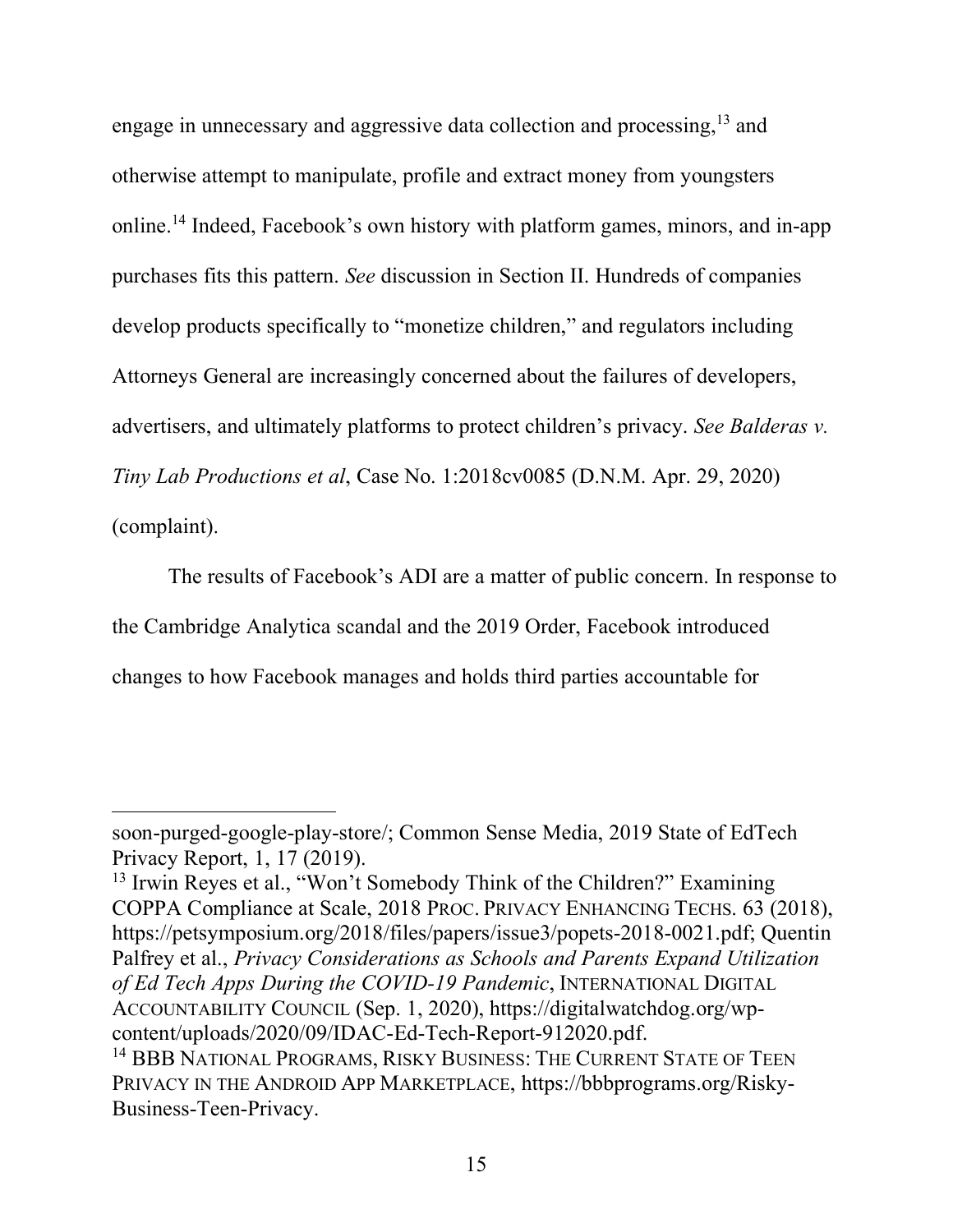managing data obtained from its platform.<sup>15</sup> It announced the ADI and established an App Review process, a manual process where Facebook claims to review the use of certain application programming interfaces (APIs) to ensure developer's comply with Facebook's policies.<sup>16</sup> It has further promoted a developer-initiated "Data Use Checkup" that developer's must undergo annually to verify their API access and data use comply with the Facebook Platform Policy.17 However, Facebook has provided limited details about these processes and reviews.

Past experience shows that Facebook's processes with respect to third parties cannot be fully trusted. For example, on July 1, 2020, Facebook disclosed that, "from the last several months we have available," approximately 5,000 developers continued to improperly receive data from users who had been inactive for months. This was in direct contradiction to a policy Facebook announced in 2018 to "automatically expire an app's ability to receive any updates to this information if our systems didn't recognize a person as having used the app within

<sup>15</sup> Konstantinos Papamiltiadis, *Introducing Early Testing of Data Use Checkup*, FACEBOOK FOR DEVELOPERS (Apr. 8, 2020),

https://developers.facebook.com/blog/post/2020/04/08/introducing-early-testingdata-use-checkup/.

<sup>&</sup>lt;sup>16</sup> FACEBOOK FOR DEVELOPERS, APP REVIEW,

https://developers.facebook.com/docs/app-review.

<sup>17</sup> Papamiltiadis, *supra* note 15. Facebook has expanded the use of "Data Use Checkups" to its Oculus virtual reality platform, further placing the onus on third parties to meet Facebook's responsibilities to protect user privacy. *See* Oculus VR, *Introducing Oculus Data Checkup*, OCULUS DEVELOPER BLOG (Sep. 10, 2020), https://developer.oculus.com/blog/introducing-oculus-data-use-checkup/.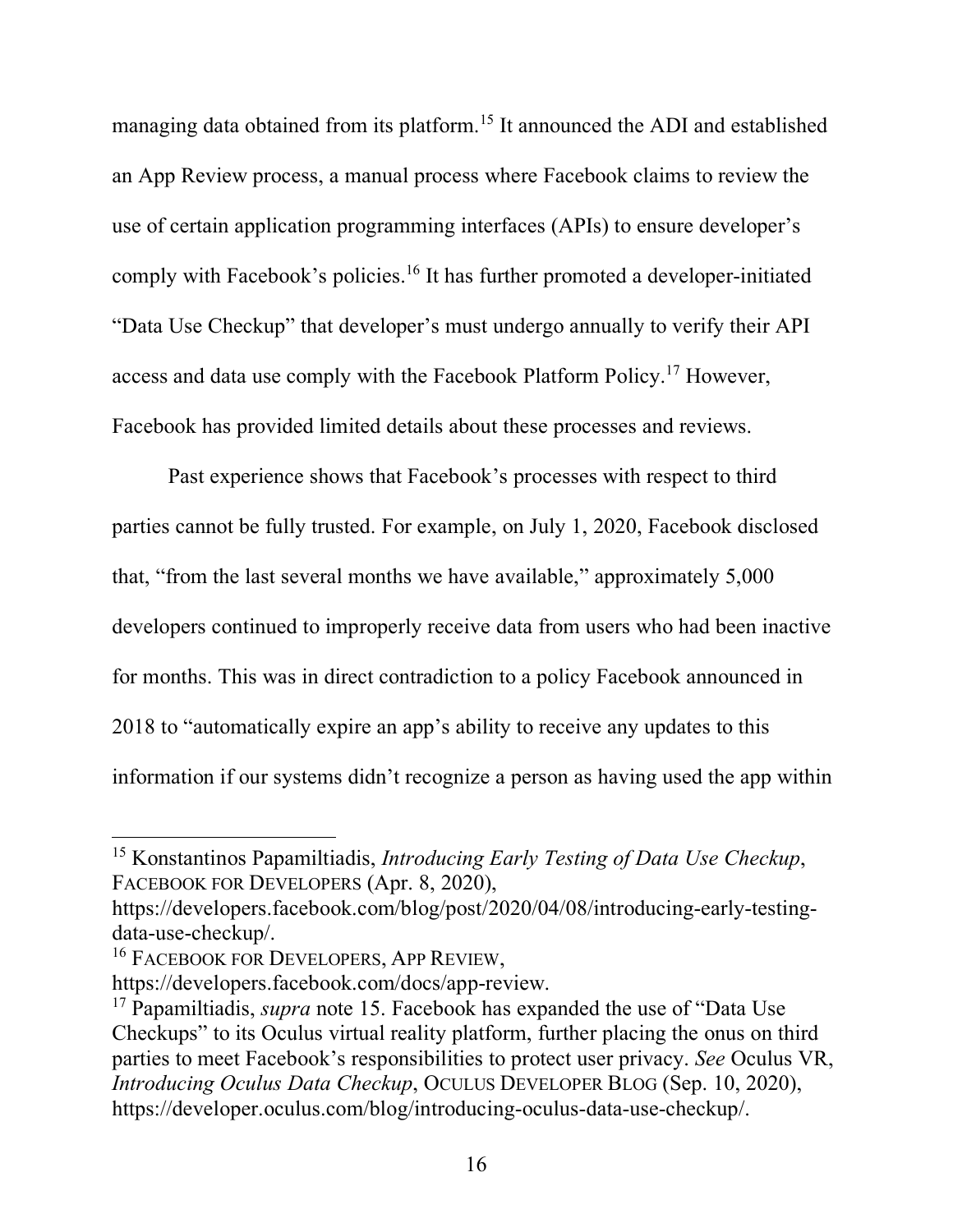the last 90 days."18 Facebook did not offer an apology in disclosing this or any recompense to those whose privacy was violated. Facebook also failed to live up to expectations -- and European privacy law -- in December 2018, when it experienced another significant data breach.19 At least 6.8 million user's private photos were improperly accessed, and Facebook did not notify the data protection authorities for at least two months, in violation of the GDPR rule that notification must happen within 72 hours.<sup>20</sup> Facebook offered only an apology, with no compensation for the victims of the security breach or any plan of action for how to prevent future breaches.<sup>21</sup> Given these repeated violations, the public and especially regulators deserve to better understand how Facebook is approaching privacy and complying with the law.

<sup>18</sup> Konstantinos Papamiltiadis, *Improving Data Limits for Infrequently Used Apps, Simplifying Platform Terms and Developer Policies*, FACEBOOK FOR DEVELOPERS (July 1, 2020), https://about.fb.com/news/2020/07/improving-data-limitssimplifying-terms/; *see also* Sarah Perez, *Facebook Discovers It Shared User Data With At Least 5,000 App Developers After a Cutoff Date*, TECH CRUNCH (July 2, 2020, 10:47 AM), https://techcrunch.com/2020/07/02/.

facebook-discovers-it-shared-user-data-with-at-least-5000-app-developers-after-acutoff-data/.

<sup>19</sup> Kalev Leetaru, *Facebook's Latest Breach Illustrates The Limits Of GDPR*, FORBES (Dec. 14, 2018, 3:52 PM),

https://www.forbes.com/sites/kalevleetaru/2018/12/14/facebooks-latest-breachillustrates-the-limits-of-gdpr/#775b8a8674a5.

<sup>20</sup> *Id.*

<sup>21</sup> Tomer Bar, *Notifying Our Developer Ecosystem About a Photo API Bug,* FACEBOOK FOR DEVELOPERS (Dec. 14, 2018),

https://developers.facebook.com/blog/post/2018/12/14/notifying-our-developerecosystem-about-a-photo-api-bug/.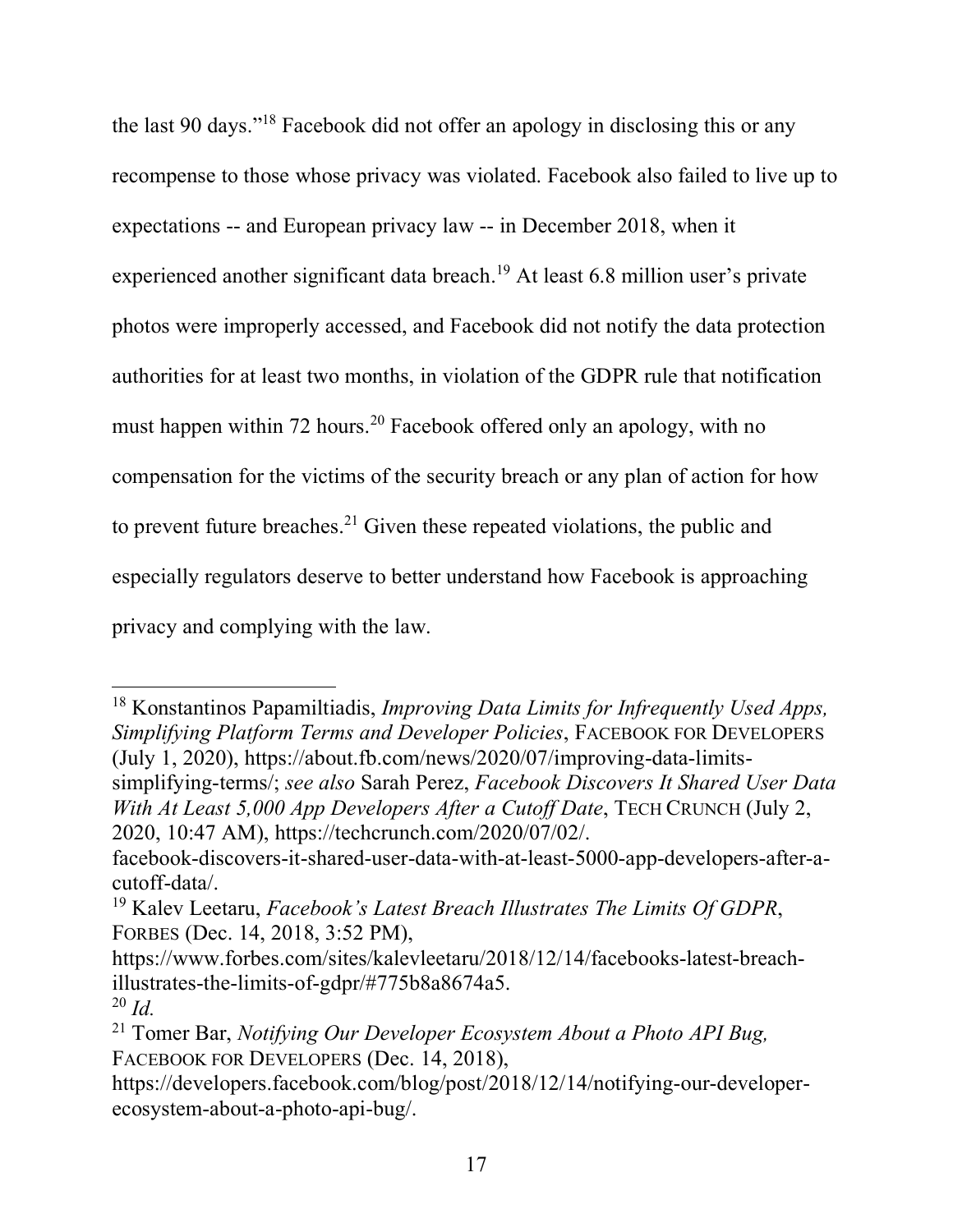# **II. Facebook's internal privacy program and review processes have not stopped the company from engaging in problematic practices involving teens and teens' data, including with third-party apps.**

Facebook's own practices and those it encouraged among third-party app developers demonstrate the company's ongoing commitment to protecting its youngest users. Prior to the revelation that Cambridge Analytica was able to use data obtained from Facebook to profile its users, Facebook itself had engaged in experimentation on its users. In 2012, researchers showed that Facebook could increase voter turnout by including messages in user News Feeds that indicated their Facebook friends had voted.<sup>22</sup> While this experiment was covered in a positive light, it highlights Facebook's ability to manipulate its own users. In 2014, Facebook announced its internal researchers had conducted a large-scale experiment that sought to learn how posts could affect user sentiment by tweaking the amount of positive or negative comments on their News Feeds.<sup>23</sup> For one week in January 2012, Facebook researchers had skewed what approximately 700,000 users saw on their News Feeds. Some were shown content with additional happy

<sup>22</sup> Zoe Corbyn, *Facebook Experiment Boosts US Voter Turnout*, NATURE NEWS (Sep. 12, 2012), https://www.nature.com/news/facebook-experiment-boosts-usvoter-turnout-1.11401.

<sup>&</sup>lt;sup>23</sup> Adam D. I. Kramer, Jamie E. Guillory  $\&$  Jeffrey T. Hancock, Experimental Evidence

of Massive-Scale Emotional Contagion Through Social Networks, 24 PROC. NAT'L ACAD. SCI. (June 17, 2014), http://www.pnas.org/content/111/24/8788.full.pdf.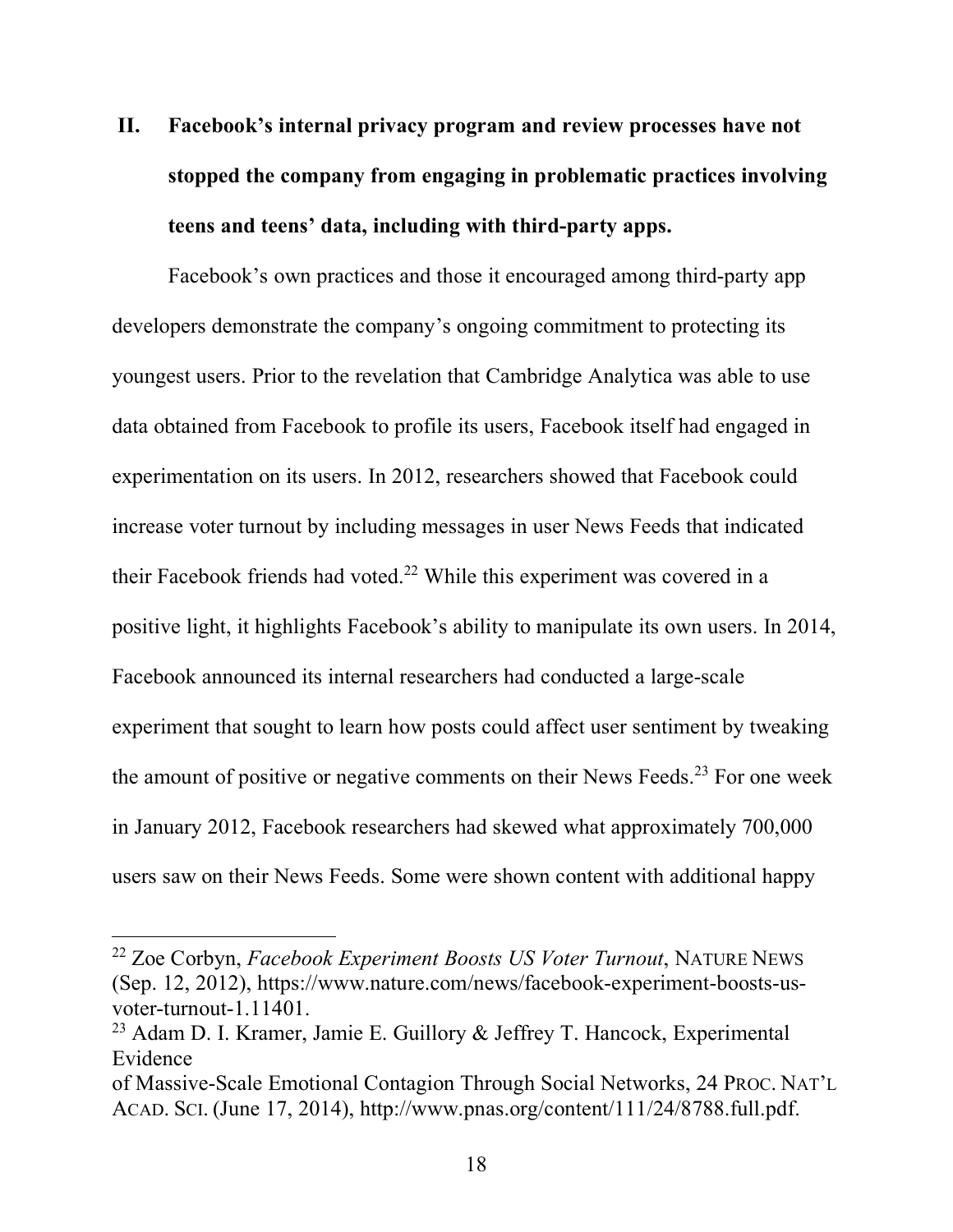and positive words, while others were shown content analyzed as sadder than average. Manipulated users were more likely to post either positive or negative words about themselves. Facebook may present experimentation of users as a potential benefit, but it extracts value to Facebook at the expense of its users emotional well-being.

Academic researchers and legal scholars questioned the ethics of Facebook's user sentiment experimentation.<sup>24</sup> Facebook responded in October 2014 by announcing new guidelines, review processes, training, and enhanced transparency for research projects. Importantly, Facebook's Chief Technology Officer explained that "[i]f proposed work is focused on studying particular groups or populations (such as people of a certain age) or if it relates to content that may be considered deeply personal (such as emotions) it will go through an enhanced review process before research can begin."25

And yet, despite these new review processes, Facebook admitted that it analyzed the emotions of teenagers in explicit violation of Facebook policy. In 2017, internal research documents showed how Facebook could classify users as

<sup>24</sup> James Grimmelmann, "The Law and Ethics of Experiments on Social Media Users," 13 COLO. TECH. L.J. 219 (2015).<br><sup>25</sup> Mike Schroepfer, Research at Facebook, FACEBOOK NEWSROOM (Oct. 2,

<sup>2014),</sup> http://newsroom.fb.com/news/2014/10/research-at-facebook.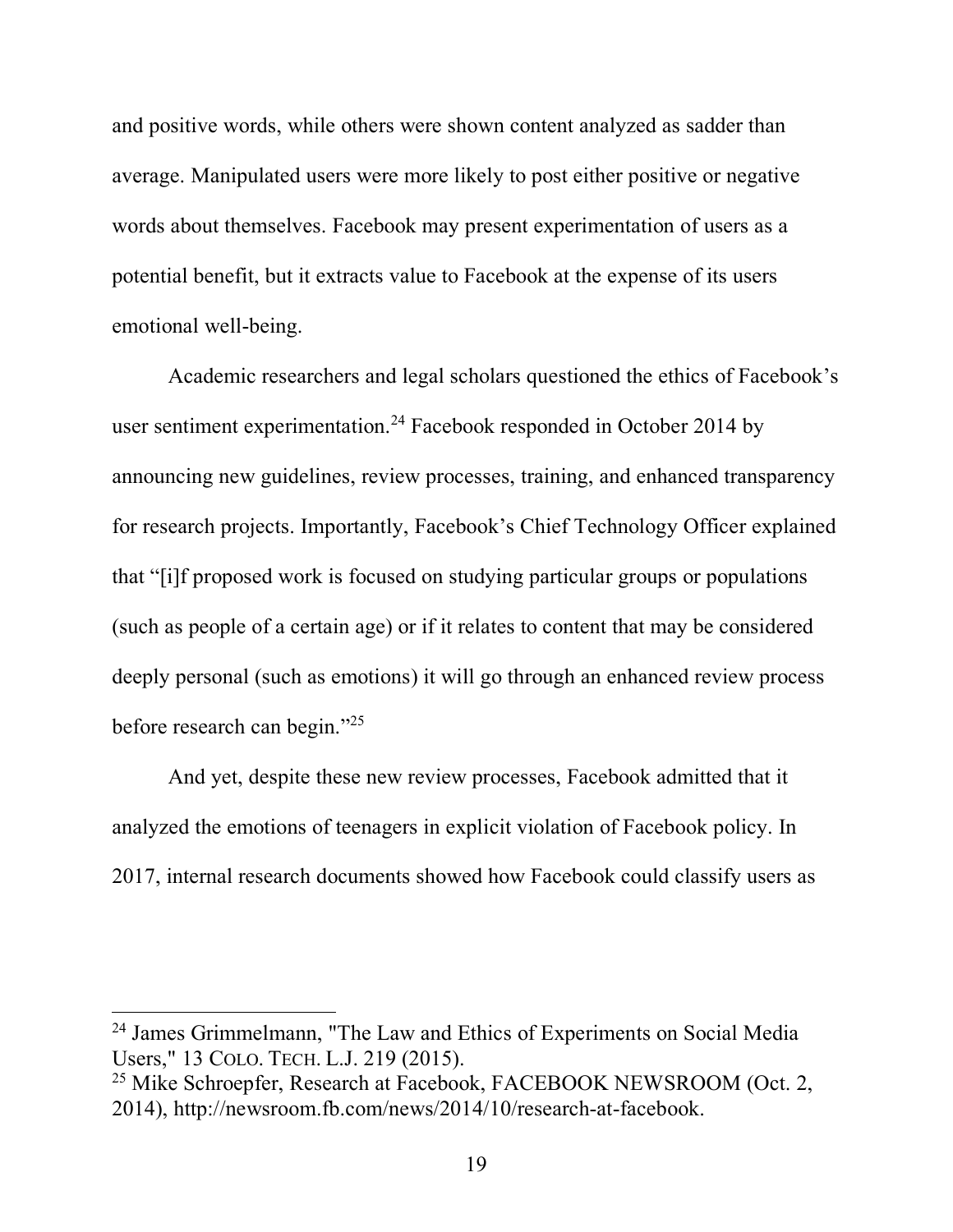feeling "stressed," "anxious," "nervous" or other negative emotions.<sup>26</sup> This information was then shared with potential advertisers to pitch Facebook's capacity to target teenagers "when they are potentially more vulnerable."27

Facebook has also previously taken advantage of young users on its own platform and through the third-party game apps it allows users to play. In 2019, Common Sense Media led a coalition of privacy, technology, parent, and consumer advocacy organizations to call on the FTC to investigate Facebook for employing unfair and deceptive practices by charging children for purchases made without parental consent and often without parental awareness. Internal documents revealed that Facebook knowingly duped children into making in-game purchases and made refunds difficult to obtain. Facebook employees called the practice "friendly fraud" and referred to kids who spent large amounts of money as "whales," a casino-industry term for super high rollers.<sup>28</sup> Internal documents showed that Facebook was aware that games on its platform were popular with children as young as five, raising serious issues with the company's compliance with COPPA. This information only came to light after a court granted a request

<sup>26</sup> Lucy Handley, *Facebook Criticized For Analyzing Teenagers' Feelings, Accused of Providing Information to Advertiser,* CNBC (May 2, 2017, 7:56 AM), https://www.cnbc.com/2017/05/02/facebook-criticized-for-analyzing -teenagers-feelings-emotions.html.

<sup>27</sup> *Id.*

<sup>28</sup> Letter from Common Sense Media, *supra* note 2.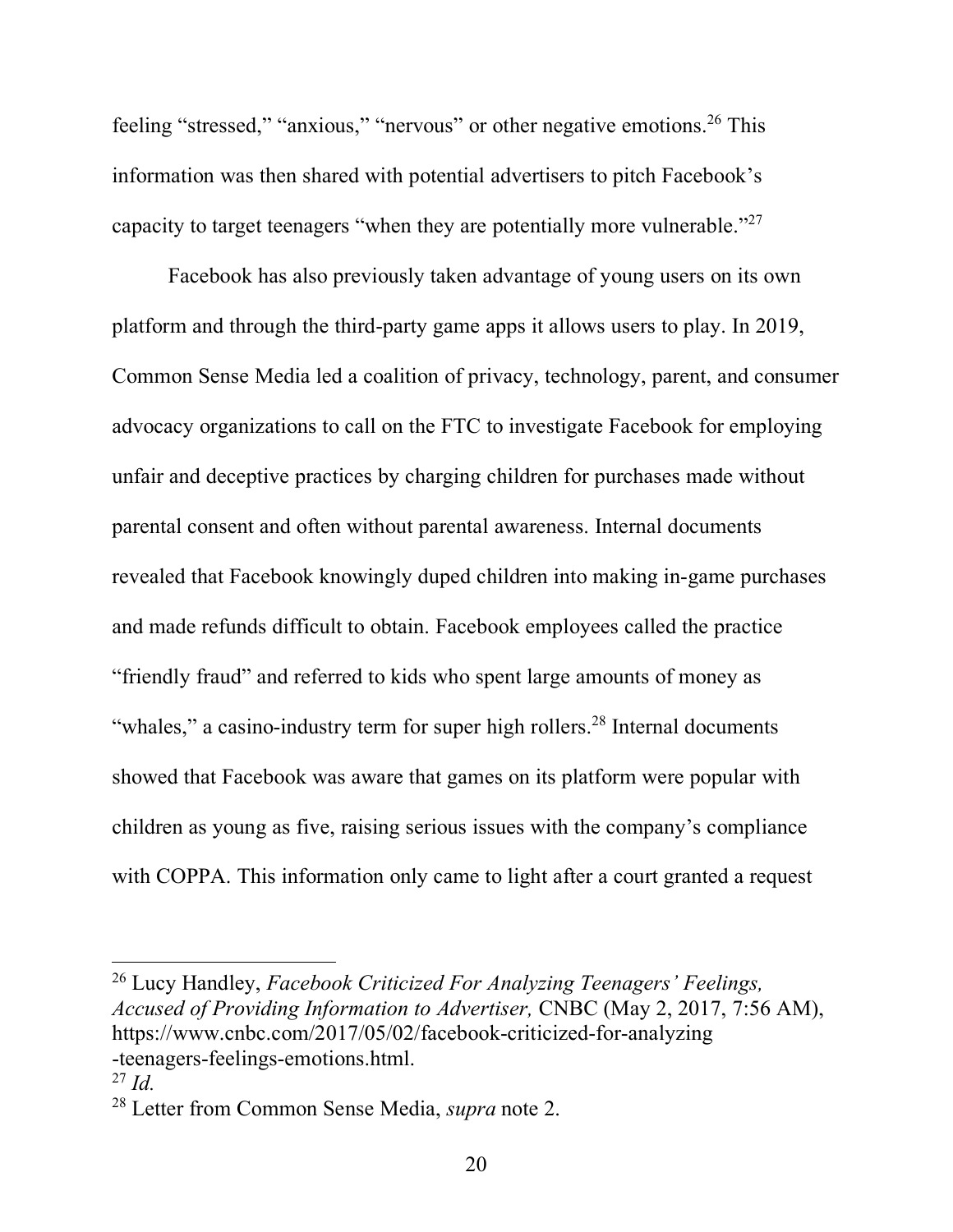from the Center for Investigative Reporting to unseal documents from a class action lawsuit brought in 2012. *IB v. Facebook*, No. 12-1894 (N.D. Cal. May 26, 2016).

In light of Facebook's own failures to follow through with publicly announced child and family-friendly policies, and its lax oversight of third-party developers, defendant-appellant's oversight of third parties and its management of the ADI warrants special scrutiny by regulators

## **III. Facebook as a third-party app has itself taken advantage of minors in violation of other platforms' policies.**

Facebook itself has failed to follow the developer terms it has agreed to with other platforms. For years, Facebook collected data through an app known as Onavo. Onavo offered users the ability to create a virtual private network ("VPN") that the app advertised as a method for users to "keep you and your data safe."<sup>29</sup> While VPNs can be a useful method to disguise internet traffic, they can also be used to observe and monetize users' web browsing and app usage activity. Onavo

<sup>29</sup> Deepa Seetharaman, *Facebook Removes Data-Security App From Apple Store,* WALL STREET JOURNAL (Aug. 22, 2018, 8:26 PM), https://www.wsj.com/articles/facebook-to-remove-data-security-app-from-applestore-1534975340.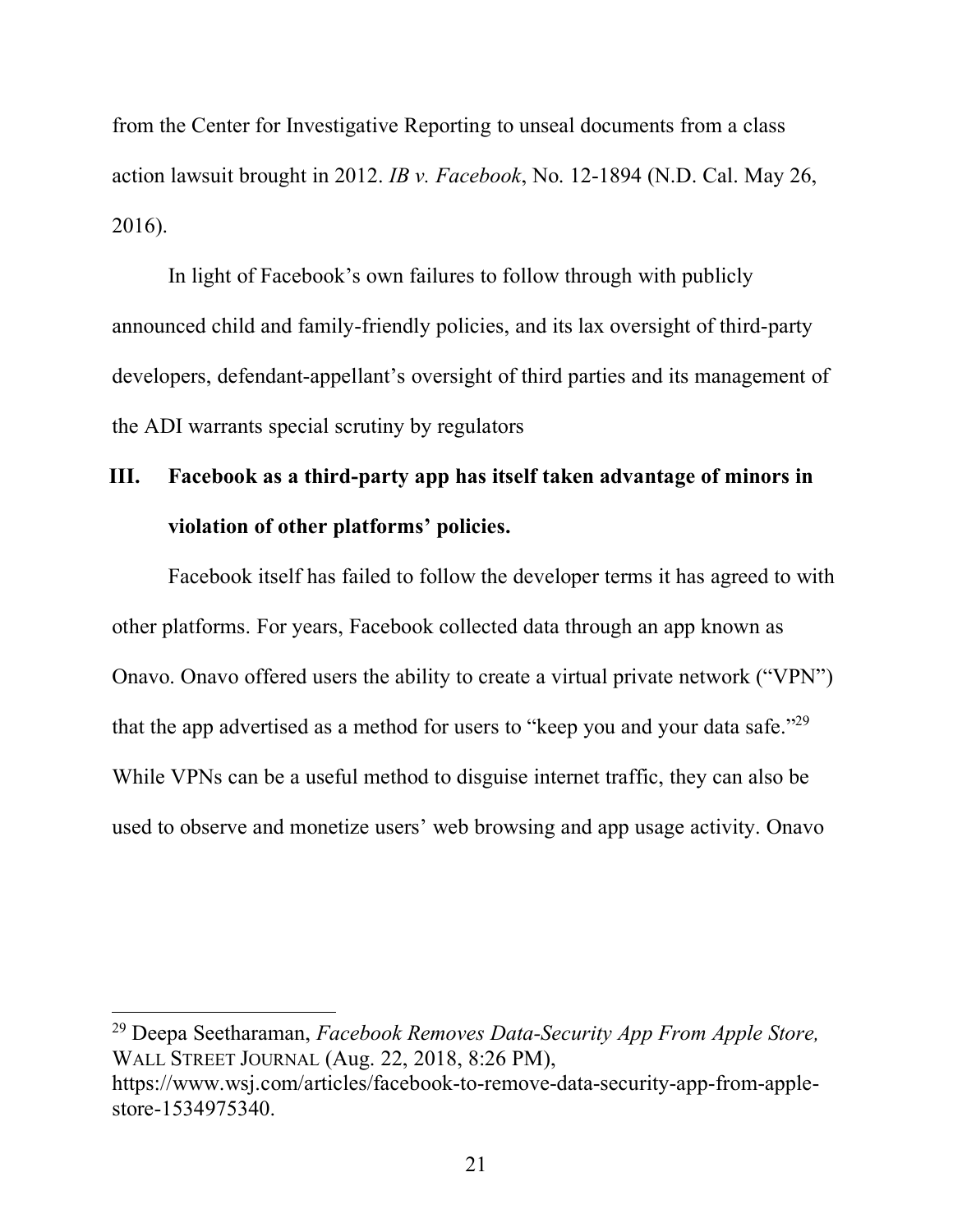gave Facebook a method of collecting and analyzing users' activity on the Android and iOS mobile ecosystems outside of the usual Facebook app.<sup>30</sup>

In 2018, Apple instituted changes to its developer terms on the iOS App Store, requiring apps to not collect information about other on-device apps "for the purposes of analytics or advertising/marketing" and that apps "must make it clear what user data will be collected and how it will be used."<sup>31</sup> Facebook subsequently removed Onavo from the iOS App Store, but then sidestepped the App Store entirely by paying users as young as 13 to install a similar "Facebook Research" VPN that obtained root access to all network traffic on a device for Facebook's own market research.32 This VPN took advantage of an enterprise program offered by Apple that was meant for Facebook employees, not members of the public. This use of Apple's enterprise certificate program to exfiltrate user data for Facebook's own interests not only took advantage of teenagers but, importantly, bypassed Apple's own app review process and breached the developer terms that Facebook

<sup>&</sup>lt;sup>30</sup> This information informed, for example, Facebook's decision to acquire Instagram in 2012.

<sup>31</sup> Harper Neidig, *Facebook Pulls Data Security App After Apple Warns of Privacy Concerns,* THE HILL (Aug. 23, 2018),

https://thehill.com/policy/technology/403253-facebook-pulls-data-security-appafter-apple-warns-of-privacy-concerns.

<sup>32</sup> Josh Constine, *Facebook Pays Teens To Install VPN That Spies on Them,* TECH CRUNCH (Jan. 29, 2019, 6:36 PM), https://techcrunch.com/2019/01/29/facebookproject-atlas.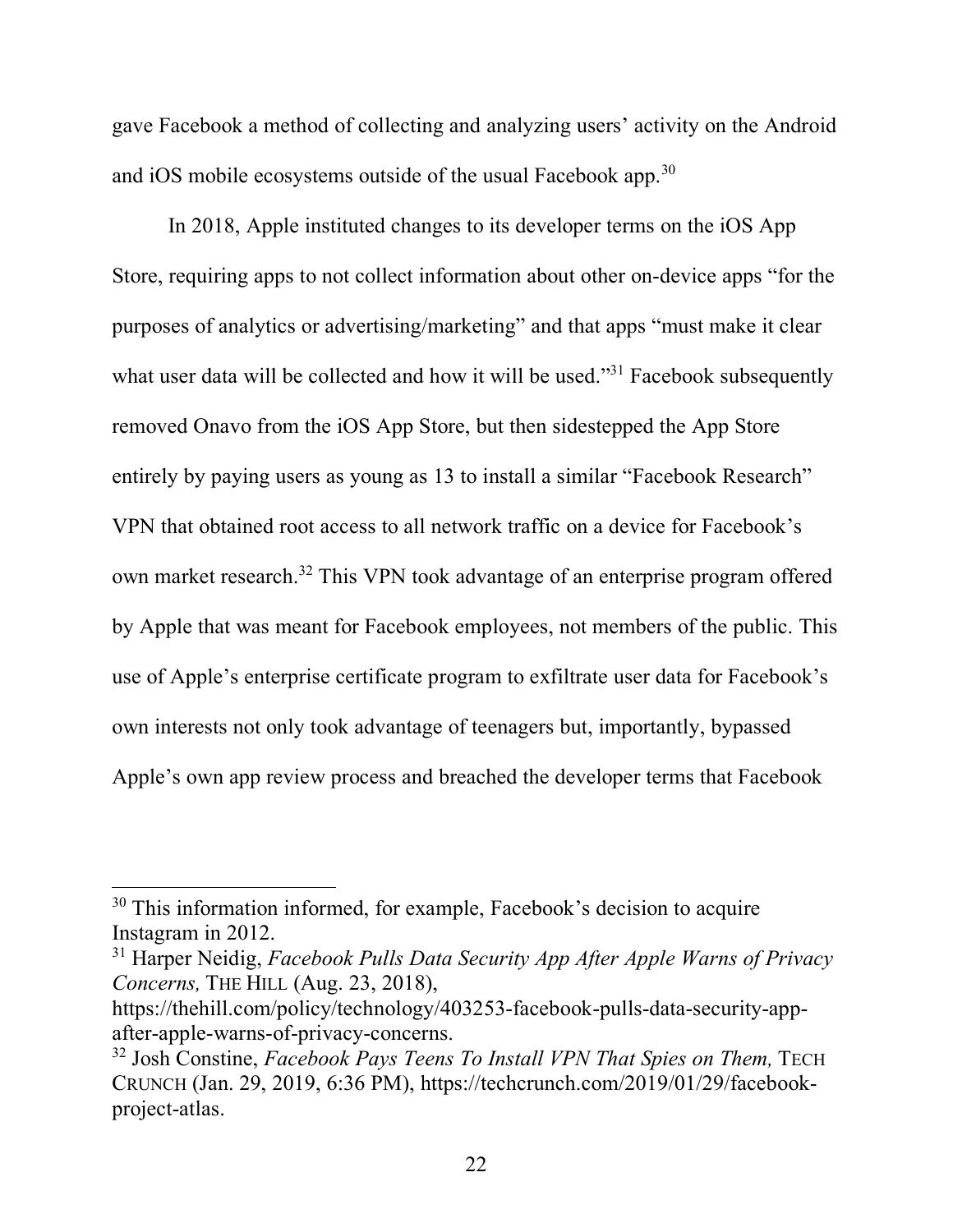agreed to on iOS.33 Once again, Facebook's actions demonstrate the need for additional oversight.

#### **CONCLUSION**

Facebook's track record of violating its users'—including its youngest users'—privacy, failure to live up to its privacy promises, and failure both to monitor third-party app developers or clearly communicate its data handling and processing practices warrant investigation and oversight by the Massachusetts Attorney General. Litigation and enforcement efforts have proven important mechanisms for the public to understand Facebook's pattern of misbehavior. While Facebook continually pledges to be more transparent about its privacy practices, the instant case highlights many unanswered questions that have emerged due to a lack of transparency by defendant-appellant.<sup>34</sup> Facebook's own behaviors and its failure to provide public updates on the ADI demonstrate the need for further investigation into defendant-appellant's privacy practices and its data sharing practices with third-parties. Rather than provide transparency or engage with the

<sup>&</sup>lt;sup>33</sup> Letter from Richard Blumenthal, United States Senate, Edward J. Markey, United States Senate, and Josh Hawley, United States Senate to Mark Zuckerberg, Chief Executive Officer, Facebook (Feb. 7, 2019),

https://www.blumenthal.senate.gov/imo/media/doc/Facebook%20Letter%20Regar ding%20Project%20Atlas.pdf.

<sup>34</sup> Sheera Frenkel & Matthew Rosenberg, *Facebook Sued by District of Columbia Over Cambridge Analytica*, N.Y. TIMES (Dec. 19, 2018),

https://www.nytimes.com/2018/12/19/technology/dc-sues-facebook-cambridgeanalytica.html.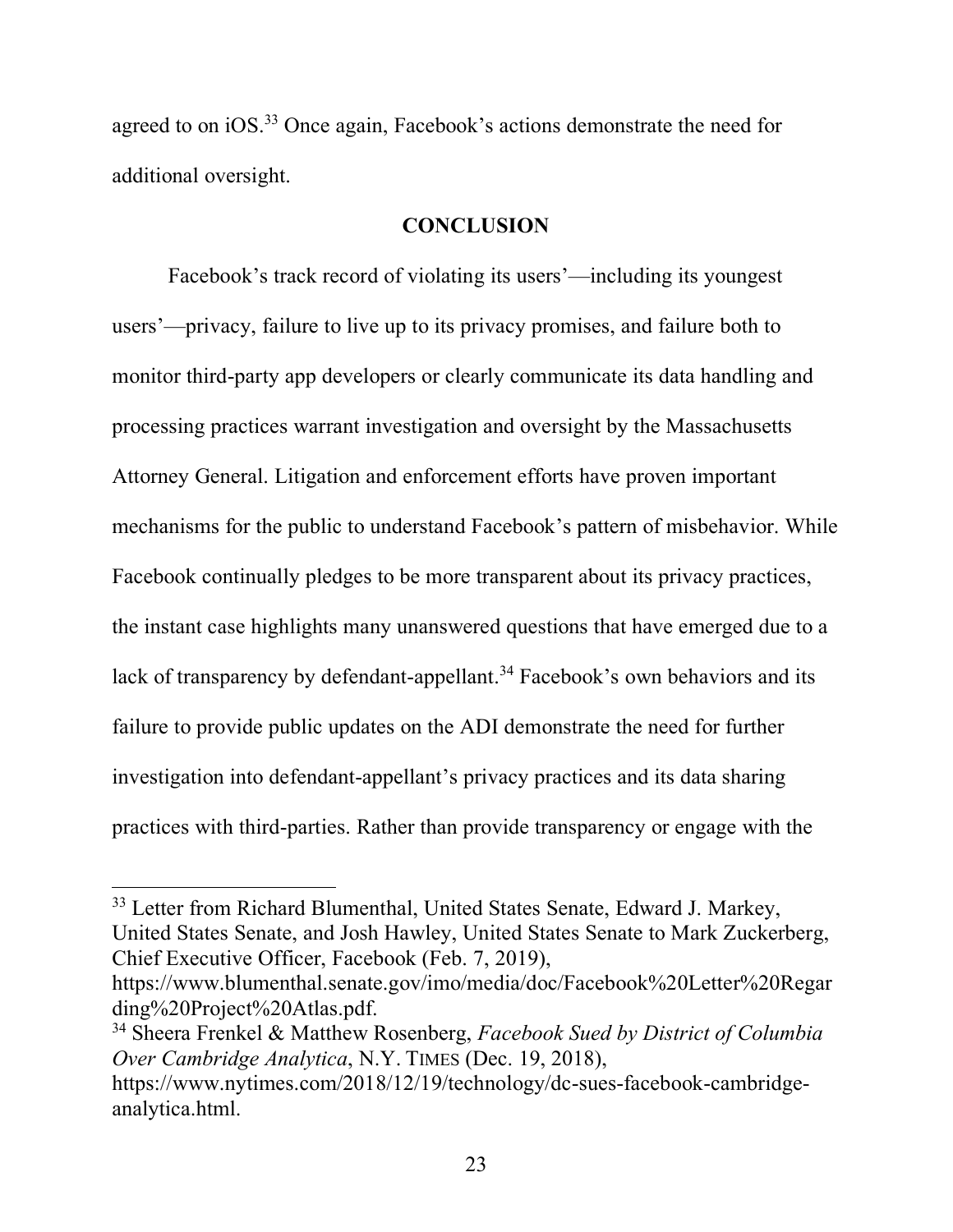Massachusetts Attorney General, Facebook has followed a pattern of stonewalling and denying access to information essential for consumer protection officials to protect privacy. For this and the foregoing reasons, *amicus* urges the Supreme Judicial Court to uphold the decision below.

Dated:

November 13, 2020 Respectfully submitted,

/s/ Joseph Jerome Joseph Jerome (BBO #683012) Ariel Fox Johnson Common Sense Media 699 8th St, Suite C150 San Francisco, CA 94103 (415) 863-0600 jjerome@commonsense.org

*Counsel for* Amicus Curiae *Common Sense Media*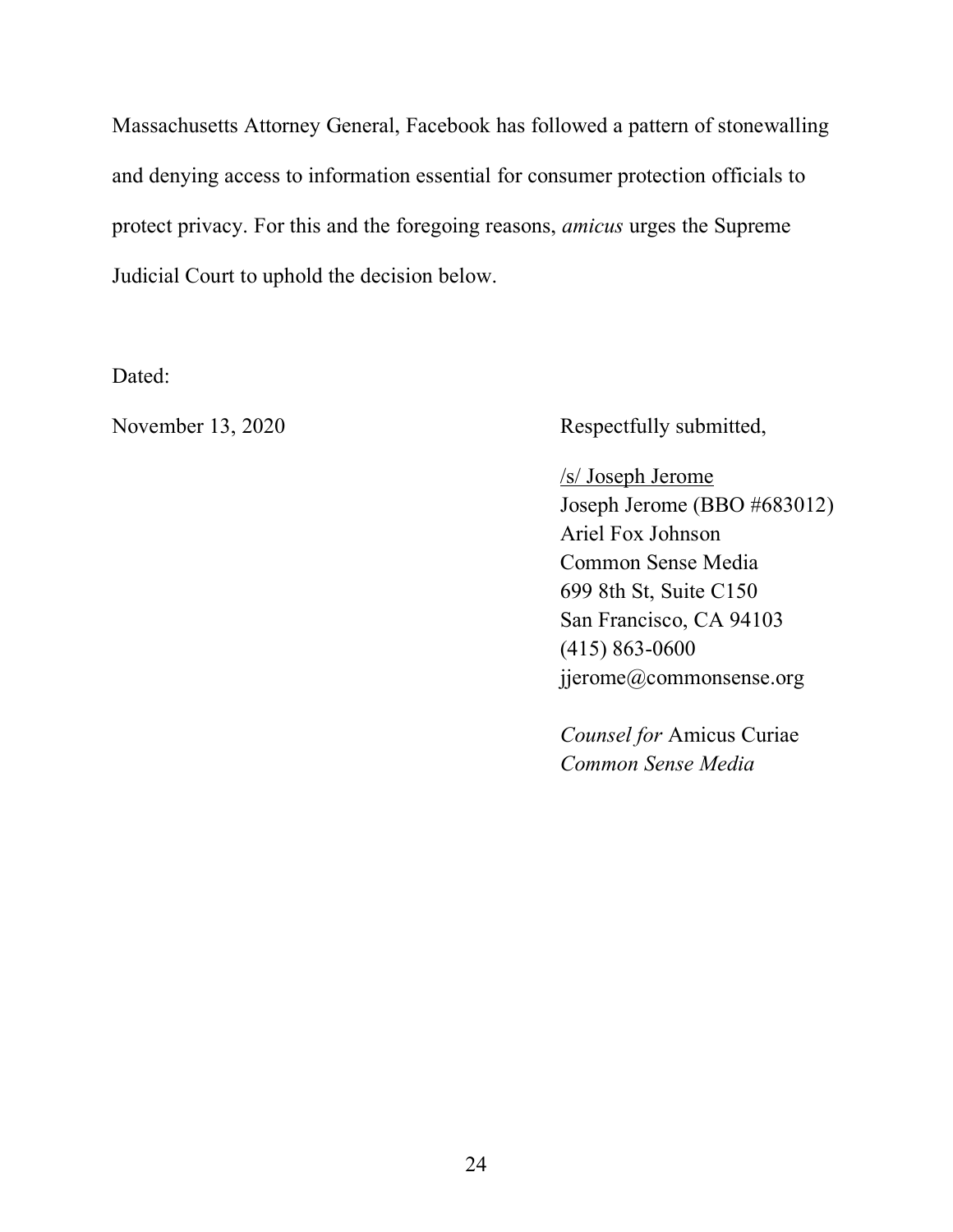#### **CERTIFICATE OF COMPLIANCE**

I, Joseph Jerome, hereby certify that the foregoing brief complies with all of the rules of court that pertain to the filing of briefs, including the requirements imposed by Rules 16, 17, and 20 of the Massachusetts Rules of Appellate Procedure. This brief complies with the applicable length limit in Rule 20 because it contains 3,381 words in 14-point Times New Roman font, as counted in Microsoft Word (version: Word for Mac, Version 16.16.26).

> /s/ Joseph Jerome Joseph Jerome (BBO #683012) Common Sense Media 699 8th St, Suite C150 San Francisco, CA 94103 (415) 863-0600 jjerome@commonsense.org

*Counsel for* Amicus Curiae *Common Sense Media*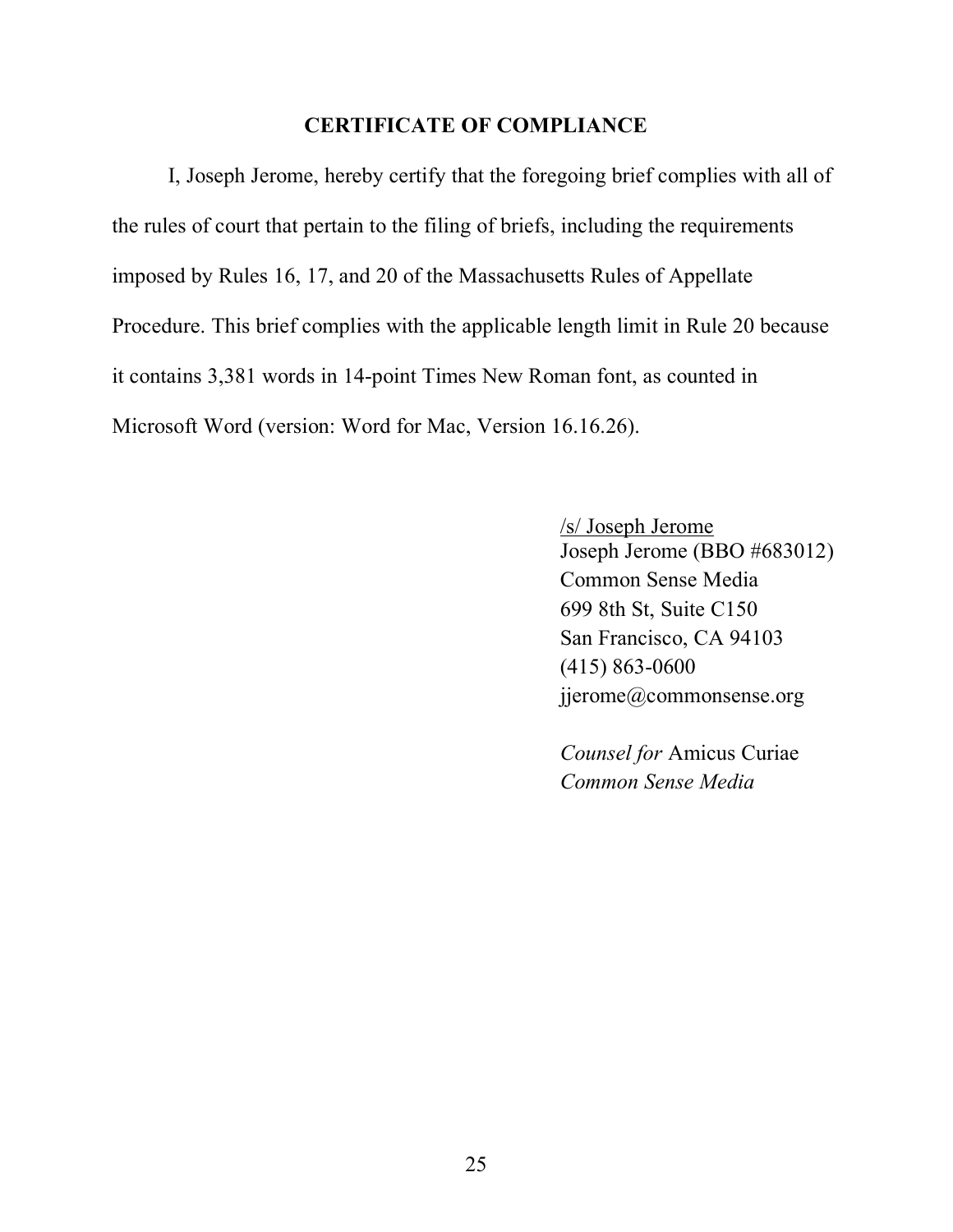## **CERTIFICATE OF SERVICE**

I, Joseph Jerome, hereby certify that a true copy of the above document, Motion for Leave to File a Brief of *Amicus Curiae* in Support of Petitioner-Appellant, Massachusetts Attorney General Maura Healey was served upon the following by causing it to be delivered by eFileMA.com to counsel of record for Petitioner-Appellee who are registered users of eFileMA.com:

Sara E. Cable, Esq. Peter N. Downing, Esq. Jared Rinehimer, Esq.

Office of the Attorney General One Ashburton Place Boston, MA 02108 (617) 727-2200

I further certify that I have served a copy of this Motion by causing it to be

delivered by email to counsel of record for Respondent-Appellant who are not

registered users of eFileMA.com:

Felicia H. Ellsworth, Esq. felicia.ellsworth@wilmerhale.com Rachel L. Gargiulo, Esq. rachel.gargiulo@wilmerhale.com Eric L. Hawkins, Esq. eric.hawkins@wilmerhale.com Ivan Panchenko, Esq. Ivan.panchenko@wilmerhale.com

Wilmer Cutler Pickering Hale and Dorr LLP 60 State Street